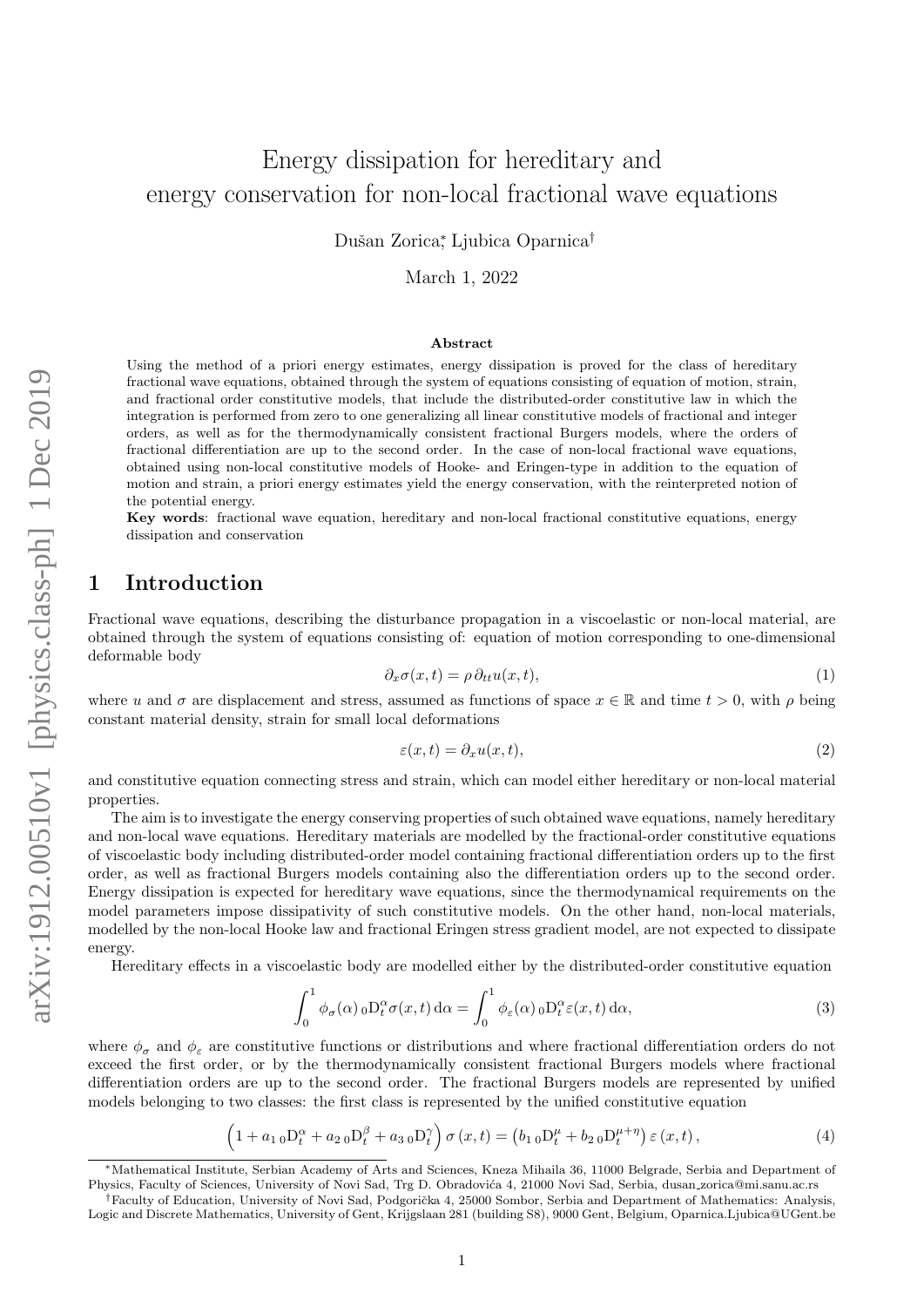while the second one is represented by

<span id="page-1-0"></span>
$$
\left(1 + a_{1\,0}D_t^{\alpha} + a_{2\,0}D_t^{\beta} + a_{3\,0}D_t^{\beta+\eta}\right)\sigma(x,t) = \left(b_{1\,0}D_t^{\beta} + b_{2\,0}D_t^{\beta+\eta}\right)\varepsilon(x,t),\tag{5}
$$

where  $a_1, a_2, a_3, b_1, b_2 > 0$ ,  $\alpha, \beta, \mu \in [0, 1]$ , with  $\alpha \leq \beta, \gamma \in [0, 2]$ , and  $\eta \in \{\alpha, \beta\}$ . The operator of Riemann-Liouville fractional derivative  ${}_0\mathcal{D}_t^{\xi}$  of order  $\xi \in [n, n+1]$ ,  $n \in \mathbb{N}_0$ , used in constitutive models [\(3\)](#page-0-0), [\(4\)](#page-0-1), and [\(5\)](#page-1-0), is defined by

$$
{}_0D_t^{\xi}y(t) = \frac{d^{n+1}}{dt^{n+1}} \left( \frac{t^{-(\xi-n)}}{\Gamma(1-(\xi-n))} *_{t} y(t) \right), \ \ t > 0,
$$

see [\[23\]](#page-19-0), where \*<sub>t</sub> denotes the convolution in time:  $f(t) *_{t} g(t) = \int_{0}^{t} f(t') g(t-t') dt', t > 0$ .

Non-locality effects in a material are described either by the non-local Hooke law

<span id="page-1-1"></span>
$$
\sigma(x,t) = \frac{E}{\ell^{1-\alpha}} \frac{|x|^{-\alpha}}{2\Gamma(1-\alpha)} \ast_x \varepsilon(x,t), \ \alpha \in (0,1), \tag{6}
$$

or by the fractional Eringen constitutive equation

<span id="page-1-2"></span>
$$
\sigma(x,t) - \ell^{\alpha} D_x^{\alpha} \sigma(x,t) = E \varepsilon(x,t), \ \alpha \in (1,3), \tag{7}
$$

where E is Young modulus,  $\ell$  is non-locality parameter, and  $D_x^{\alpha}$  is defined as

<span id="page-1-8"></span>
$$
D_x^{\alpha} y(x) = \frac{|x|^{1-\alpha}}{2\Gamma(2-\alpha)} *_{x} \frac{d^{2}}{dx^{2}} y(x), \text{ for } \alpha \in (1,2),
$$
\n(8)

$$
D_x^{\alpha} y(x) = \frac{|x|^{2-\alpha} \operatorname{sgn} x}{2\Gamma(3-\alpha)} *_{x} \frac{d^3}{dx^3} y(x), \text{ for } \alpha \in (2,3), \tag{9}
$$

with  $*_x$  denoting the convolution in space:  $f(x) *_{x} g(x) = \int_{\mathbb{R}} f(x') g(x - x') dx'$ ,  $x \in \mathbb{R}$ .

The Cauchy problem on the real line  $x \in \mathbb{R}$  and  $t > 0$  is considered, so the system of governing equations  $(1), (2),$  $(1), (2),$  $(1), (2),$  $(1), (2),$  and one of the constitutive equations  $(3),$  or  $(4),$  or  $(5),$  or  $(6),$  or  $(7)$  is subject to initial and boundary conditions:

<span id="page-1-7"></span><span id="page-1-6"></span><span id="page-1-3"></span>
$$
u(x,0) = u_0(x), \quad \frac{\partial}{\partial t}u(x,0) = v_0(x), \tag{10}
$$

$$
\sigma(x,0) = 0, \varepsilon(x,0) = 0, \partial_t \sigma(x,0) = 0, \partial_t \varepsilon(x,0) = 0,
$$
\n(11)

$$
\lim_{x \to \pm \infty} u(x, t) = 0, \quad \lim_{x \to \pm \infty} \sigma(x, t) = 0,\tag{12}
$$

where  $u_0$  is the initial displacement and  $v_0$  is the initial velocity. The initial conditions [\(11\)](#page-1-3) are needed for the hereditary constitutive equations: distributed-order constitutive equation [\(3\)](#page-0-0) needs  $(11)_{1,2}$  and fractional Burgers models [\(4\)](#page-0-1), [\(5\)](#page-1-0) require all initial conditions [\(11\)](#page-1-3), while non-local constitutive models [\(6\)](#page-1-1) and [\(7\)](#page-1-2) do not need any of the initial conditions [\(11\)](#page-1-3).

The distributed-order constitutive model [\(3\)](#page-0-0) generalizes integer and fractional order constitutive models of linear viscoelasticity having differentiation orders up to the first order, since it reduces to the linear fractional model

<span id="page-1-4"></span>
$$
\sum_{i=1}^{n} a_{i\,0} \mathcal{D}_{t}^{\alpha_{i}} \sigma(x,t) = \sum_{j=1}^{m} b_{j\,0} \mathcal{D}_{t}^{\beta_{j}} \varepsilon(x,t), \tag{13}
$$

with model parameters  $a_i, b_j > 0$  and  $\alpha_i, \beta_j \in [0, 1]$ ,  $i = 1, \ldots, n$ ,  $j = 1, \ldots, m$ , if the constitutive distributions  $\phi_{\sigma}$  and  $\phi_{\varepsilon}$  in [\(3\)](#page-0-0) are chosen as

$$
\phi_{\sigma}(\alpha) = \sum_{i=1}^{n} a_i \, \delta(\alpha - \alpha_i), \ \ \phi_{\varepsilon}(\alpha) = \sum_{j=1}^{m} b_i \, \delta(\alpha - \beta_j),
$$

where  $\delta$  denotes the Dirac delta distribution. Moreover, the power-type distributed-order model

<span id="page-1-5"></span>
$$
\int_0^1 a^{\alpha} \,_{0} D_t^{\alpha} \sigma(x, t) \, d\alpha = E \int_0^1 b^{\alpha} \,_{0} D_t^{\alpha} \varepsilon(x, t) \, d\alpha,\tag{14}
$$

is obtained from [\(3\)](#page-0-0) as the genuine distributed-order model, if constitutive functions  $\phi_{\sigma}$  and  $\phi_{\varepsilon}$  in (3) are chosen as

$$
\phi_{\sigma}(\alpha) = a^{\alpha}, \ \ \phi_{\varepsilon}(\alpha) = E b^{\alpha},
$$

with model parameters  $E, a, b > 0$  ensuring dimensional homogeneity.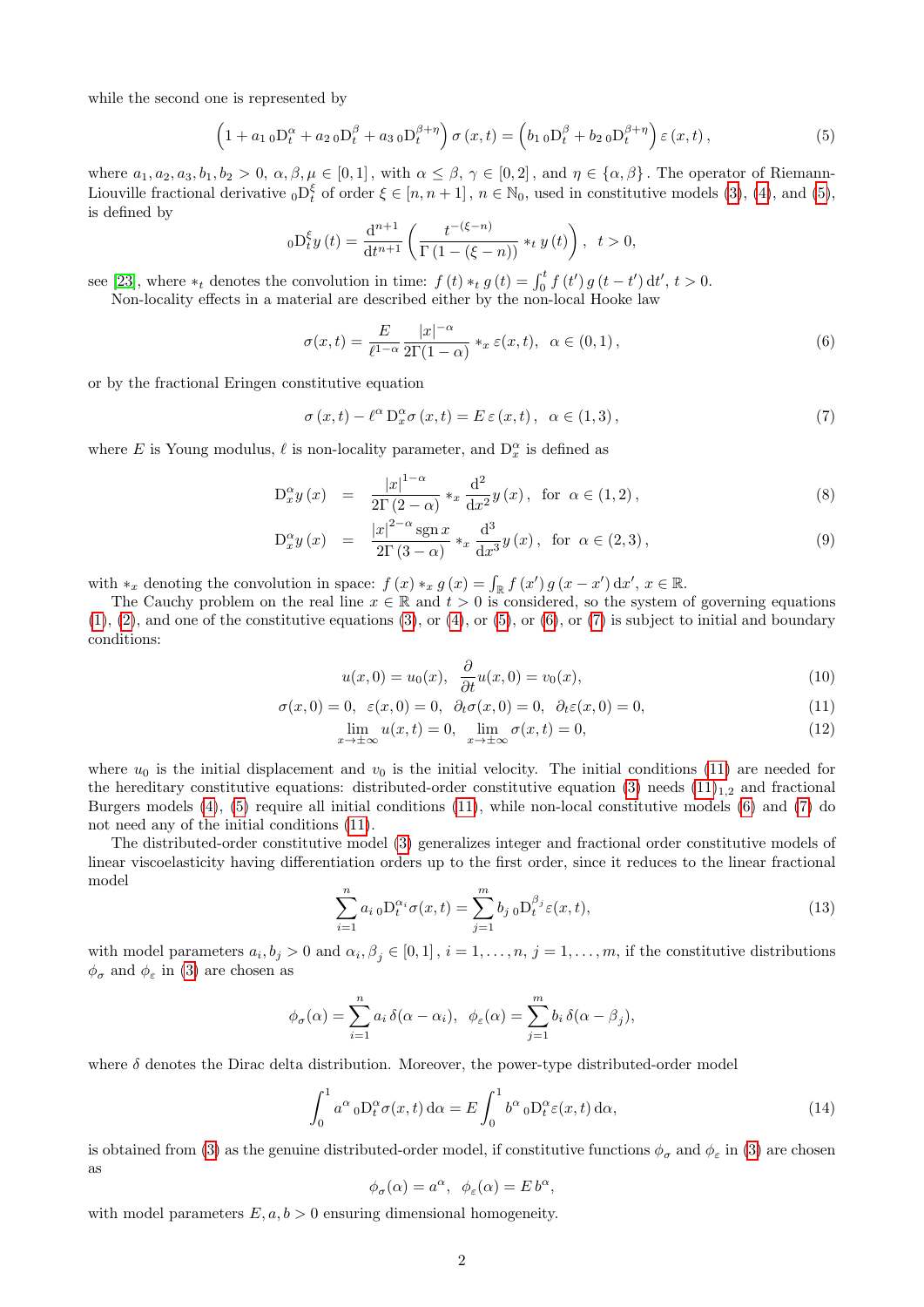Thermodynamical consistency of linear fractional constitutive equation [\(13\)](#page-1-4) is examined in [\[3\]](#page-18-0), where it is shown that there are four cases of [\(13\)](#page-1-4) when the restrictions on model parameters guarantee its thermodynamical consistency, while power-type distributed-order model [\(14\)](#page-1-5) is considered in [\[1\]](#page-18-1) and revisited in [\[3\]](#page-18-0), where the conditions  $E > 0$  and  $0 \le a \le b$ , guaranteeing model's thermodynamical consistency, are obtained. Four cases of thermodynamically acceptable models corresponding to [\(13\)](#page-1-4) are given in Appendix [A.](#page-13-0)

Fractional wave equations, corresponding to the system of governing equations [\(1\)](#page-0-2), [\(2\)](#page-0-3), and distributed-order constitutive model [\(3\)](#page-0-0), are considered for the Cauchy problem in [\[26\]](#page-19-1), generalizing the results of [\[24,](#page-19-2) [25\]](#page-19-3), where respectively fractional Zener model and its generalization

<span id="page-2-0"></span>
$$
(1 + a_0 \mathcal{D}_t^{\alpha}) \sigma(x, t) = E(1 + b_0 \mathcal{D}_t^{\alpha}) \varepsilon(x, t), \quad 0 \le a \le b, \quad \alpha \in [0, 1],
$$
  

$$
\sum_{i=1}^n a_i \, {}_0\mathcal{D}_t^{\alpha_i} \sigma(x, t) = \sum_{i=1}^n b_i \, {}_0\mathcal{D}_t^{\alpha_i} \varepsilon(x, t), \quad 0 \le \alpha_1 \le \dots \le \alpha_n < 1, \quad \frac{a_1}{b_1} \ge \dots \ge \frac{a_n}{b_n} \ge 0,
$$
\n
$$
(15)
$$

are considered as special cases of [\(13\)](#page-1-4). Considering the wave propagation speed, it is found in [\[26\]](#page-19-1) that the finite wave speed, so as the infinite, is the property of both solid-like and fluid-like materials. Solid-like and fluid-like materials are differed in the creep test, representing the deformation response of a material to a sudden but later on constant stress, where the deformation for first type of materials is bounded for large time in contrary to the second type of materials that have unbounded deformation for large time.

Eight thermodynamically consistent fractional Burgers models, formulated in [\[30\]](#page-19-4), all describing fluid-like material behavior are divided into two classes. The first class, represented by [\(4\)](#page-0-1), contains five models, such that the highest fractional differentiation order of strain is  $\mu + \eta \in [1,2]$ , with  $\eta \in {\alpha, \beta}$ , while the highest fractional differentiation order of stress is either  $\gamma \in [0,1]$  in the case of Model I, with  $0 \leq \alpha \leq \beta \leq \gamma \leq \mu \leq 1$ and  $\eta \in {\alpha, \beta, \gamma}$ , or  $\gamma \in [1, 2]$  in the case of Models II - V, with  $0 \leq \alpha \leq \beta \leq \mu \leq 1$  and  $(\eta, \gamma) \in$  $\{(\alpha, 2\alpha),(\alpha, \alpha+\beta),(\beta, \alpha+\beta),(\beta, 2\beta)\}\.$  Note that the fractional differentiation order of stress is less than the differentiation order of strain regardless on the interval  $[0,1]$  or  $[1,2]$ . The second class, represented by  $(5)$ , contains three models, such that  $0 \le \alpha \le \beta \le 1$  and  $\beta + \eta \in [1, 2]$ , with  $\eta = \alpha$ , in the case of Model VI;  $\eta = \beta$ in the case of Model VII; and  $\alpha = \eta = \beta$ ,  $\bar{a}_1 = a_1 + a_2$ , and  $\bar{a}_2 = a_3$  in the case of Model VIII. Note that considering the interval  $[0, 1]$ , the highest fractional differentiation orders of stress and strain are equal, which also holds true for the orders from interval [1, 2] . The explicit forms of Models I - VIII, along with corresponding thermodynamical restrictions, can be found in Appendix [B.](#page-14-0)

Fractional Burgers wave equation, represented by the governing equations  $(1)$ ,  $(2)$ , and either  $(4)$  or  $(5)$ , is solved for the Cauchy problem in [\[33\]](#page-19-5). The wave propagation speed is found to be infinite for models belonging to the first class, given by [\(4\)](#page-0-1), contrary to the case of models of the second class [\(5\)](#page-1-0), that yield finite wave propagation speed. Moreover, numerical examples indicated that at the wave front there might exist a jump from finite to a zero value of displacement, obtained as the fundamental solution of the fractional Burgers equation.

The non-local Hooke law [\(6\)](#page-1-1) is introduced in [\[5\]](#page-18-2) through the non-local strain measure and used with the classical Hooke law as a constitutive equation for modeling wave propagation in non-local media, while in [\[2\]](#page-18-3) the constitutive equation including both memory and non-local effects is constructed using fractional Zener model [\(15\)](#page-2-0) and non-local Hooke law [\(6\)](#page-1-1), further to be used in describing wave propagation in non-local viscoelastic material. The tools of microlocal analysis are employed in [\[21\]](#page-19-6) to investigate properties of this memory and non-local type fractional wave equation.

Generalizing the integer-order Eringen stress gradient non-local constitutive law, the fractional Eringen model [\(7\)](#page-1-2) is postulated in [\[11\]](#page-18-4), where the optimal values of non-locality parameter and order of fractional differentiation are obtained with respect to the Born-Kármán model of lattice dynamics. Further, wave propagation, as well as propagation of singularities, in non-local material described by the fractional Eringen model [\(7\)](#page-1-2) is analyzed in [\[22\]](#page-19-7).

The energy estimates for proving existence and uniqueness of the solution to three-dimensional wave equation corresponding to material of fractional Zener type using the Galerkin method are considered in [\[32,](#page-19-8) [34\]](#page-19-9), while three-dimensional wave equation as a singular kernel integrodifferential equation, with kernel being the relaxation modulus unbounded at the initial time, is analyzed in [\[9\]](#page-18-5). The positivity of Green's functions corresponding to a three-dimensional integrodifferential wave equation, that has completely monotonic relaxation modulus as a kernel, is established in [\[19\]](#page-19-10), while the exponential energy decay of non-linear viscoelastic wave equation under the potential well is analyzed in [\[37\]](#page-19-11) assuming Dirichlet boundary conditions.

In the case of one-dimensional wave equation, written as the integrodifferential equation including the relaxation modulus assumed as a wedge continuous function, the solution existence and uniqueness analysis is performed in [\[10\]](#page-18-6), while [\[8\]](#page-18-7) aimed to underline the similarities between rigid heat conductor having heat flux relaxation function singular at the origin and viscoelastic material having relaxation modulus unbounded at the origin. In [\[14,](#page-18-8) [18\]](#page-19-12) one-dimensional wave propagation characteristics, such as wave propagation speed and wave attenuation, are investigated without and with the Newtonian viscosity component present in the completely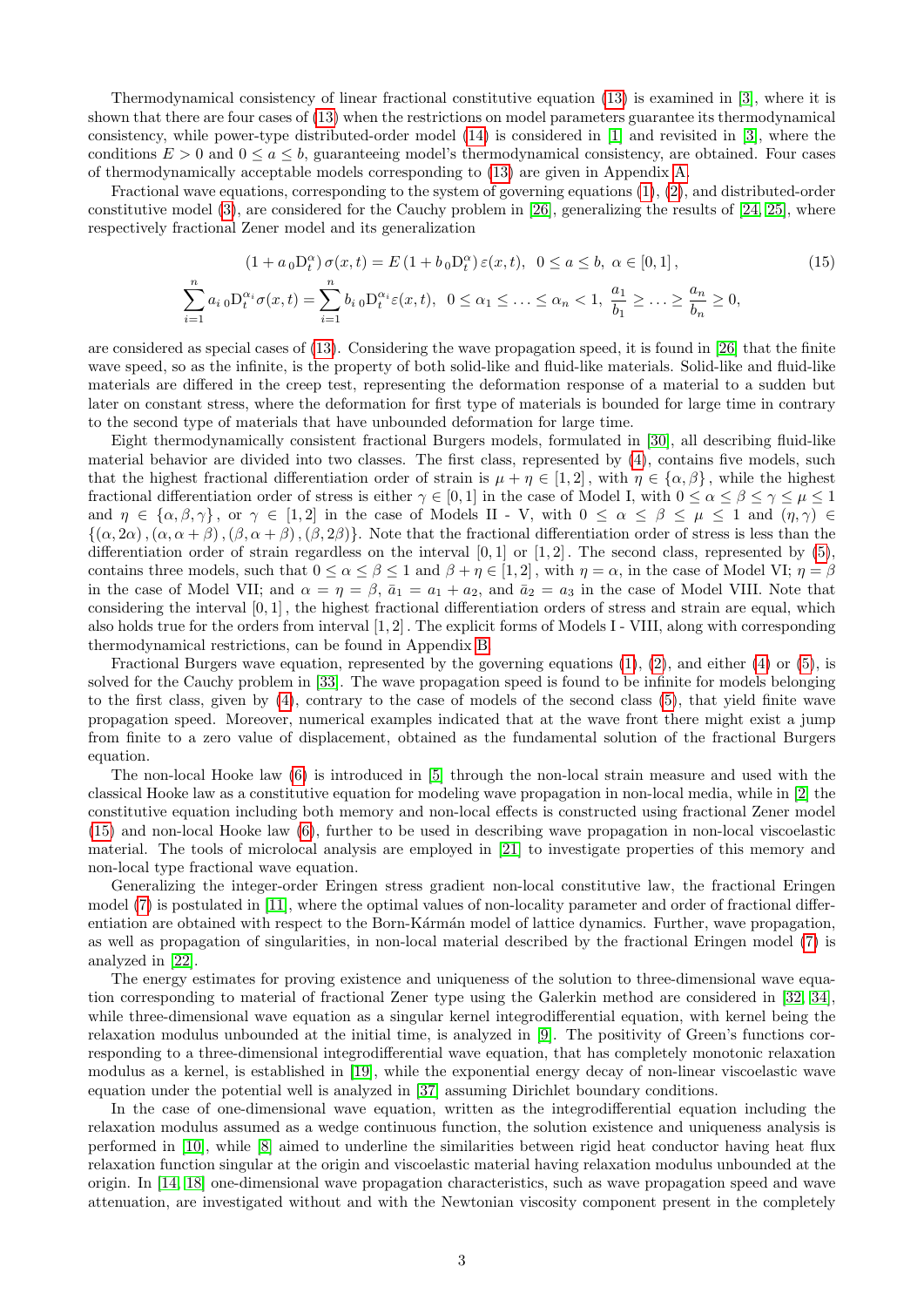monotonic relaxation modulus. The extensive overview of wave propagation problems in viscoelastic materials can be found in [\[4,](#page-18-9) [20,](#page-19-13) [27\]](#page-19-14).

In [\[38\]](#page-19-15) the transient effects, i.e., short-lived seismic wave propagation through viscoelastic subsurface media, are considered and asymptotic expansions of the solutions via Buchen-Mainardi algorithm method introduced in [\[6\]](#page-18-10) are obtained. The same method is used in [\[12\]](#page-18-11) in the case of waves in fractional Maxwell and Kelvin-Voigt viscoelastic materials. Dispersion, attenuation, wave fronts, and asymptotic behavior of solution to viscoelastic wave equation near the wave front are studied in [\[15,](#page-19-16) [16,](#page-19-17) [17\]](#page-19-18).

The survey of acoustic wave equations aiming to describe the frequency dependent attenuation and scattering of acoustic disturbance propagation through complex media displaying viscous dissipation is presented in [\[7\]](#page-18-12), while the frequency responses of viscoelastic materials are reviewed in [\[28\]](#page-19-19).

The existence and uniqueness of solutions to three-dimensional wave equation with the Eringen model as a constitutive equation is studied in [\[13\]](#page-18-13) and it is found that the problem is in general ill-posed in the case of smooth kernels and well-posed in the case of singular, non-smooth kernels. Considering the longitudinal and shear waves propagation in non-local medium, the influence of geometric non-linearity is investigated in [\[29\]](#page-19-20). Combining viscoelastic and non-locality characteristics of the medium, the wave propagation and wave decay is studied in [\[35\]](#page-19-21) under the source positioned at the end of a semi-infinite medium.

## 2 Hereditary fractional wave equations expressed through relaxation modulus and creep compliance

Relaxation modulus and creep compliance, representing material properties in stress relaxation and creep tests, are used in order to formulate fractional wave equation corresponding to the system of governing equations [\(1\)](#page-0-2),  $(2)$ , and  $(3)$ , or  $(4)$ , or  $(5)$ .

Relaxation modulus  $\sigma_{sr}$  (creep compliance  $\varepsilon_{cr}$ ) is the stress (strain) history function obtained as a response to the strain (stress) assumed as the Heaviside step function H. According to the material behavior in stress relaxation and creep tests at the initial time-instant, one differs the materials having either finite or infinite glass modulus  $\sigma_{sr}^{(g)} = \sigma_{sr}(0)$ , implying the finite or zero value of the glass compliance  $\varepsilon_{cr}^{(g)} = \varepsilon_{cr}(0)$ . The wave propagation speed, obtained as

$$
c = \sqrt{\sigma_{sr}^{(g)}} = \frac{1}{\sqrt{\varepsilon_{cr}^{(g)}}}
$$

in [\[26\]](#page-19-1) for the distributed-order constitutive model [\(3\)](#page-0-0) and in [\[33\]](#page-19-5) for the fractional Burgers models [\(4\)](#page-0-1) and [\(5\)](#page-1-0), is the implication of these material properties. On the other hand, according to the material behavior in stress relaxation and creep tests for large time, one differs fluid-like materials, having the equilibrium compliance  $\varepsilon_{cr}^{(e)} = \lim_{t\to\infty} \varepsilon_{cr}(t)$  infinite and therefore the equilibrium modulus  $\sigma_{sr}^{(e)} = \lim_{t\to\infty} \sigma_{sr}(t)$  zero, from solid-like materials, having both equilibrium compliance and equilibrium modulus finite. The overview of asymptotic properties for viscoelastic materials described by constitutive models [\(3\)](#page-0-0), [\(4\)](#page-0-1), and [\(5\)](#page-1-0) is presented in Table [1.](#page-3-0)

<span id="page-3-0"></span>

| Model            | Material type | Wave speed |                 | $\sigma_{sr}^{(g)}$ $\varepsilon_{cr}^{(g)}$ $\sigma_{sr}^{(e)}$ |                 | $\varepsilon_{cr}^{(e)}$ |
|------------------|---------------|------------|-----------------|------------------------------------------------------------------|-----------------|--------------------------|
| Power-type       | solid-like    | finite     | $rac{Eb}{a}$    | $\frac{a}{Eb}$                                                   | E               | $\frac{1}{E}$            |
| Case I           |               |            | $rac{b_n}{a_n}$ | $\frac{a_n}{b_n}$                                                | $rac{b_1}{a_1}$ | $\frac{a_1}{b_1}$        |
| Case II          |               | infinite   | $\infty$        | $\overline{0}$                                                   | $rac{b_1}{a_1}$ | $\frac{a_1}{b_1}$        |
| Case III         | fluid-like    | finite     | $rac{b_n}{a_n}$ | $\frac{a_n}{b_n}$                                                | $\theta$        | $\infty$                 |
| Case IV          |               | infinite   | $\infty$        | $\overline{0}$                                                   | $\theta$        | $\infty$                 |
| Models I - V     |               |            | $\infty$        | $\theta$                                                         | $\theta$        | $\infty$                 |
| Models VI - VIII |               | finite     | $rac{b_2}{a_3}$ | $rac{a_3}{b_2}$                                                  | $\theta$        | $\infty$                 |

Table 1: Summary of models' properties.

In order to express the constitutive equations [\(3\)](#page-0-0), [\(4\)](#page-0-1), and [\(5\)](#page-1-0) either in terms of the relaxation modulus, or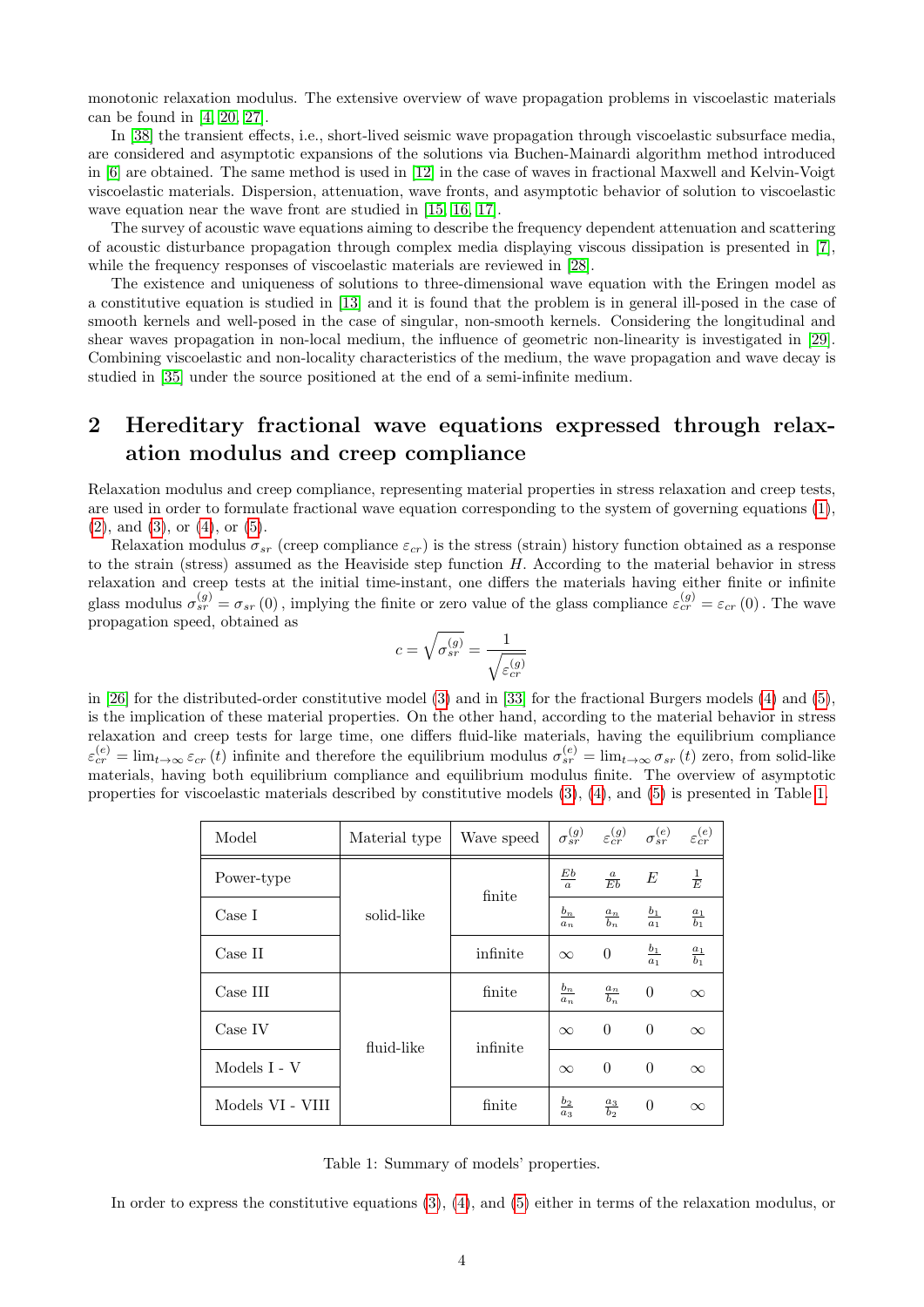in terms of the creep compliance, the Laplace transform with respect to time

$$
\tilde{f}(s) = \mathcal{L}[f(t)](s) = \int_0^\infty f(t) e^{-st} dt, \text{ Re } s > 0,
$$

is applied to  $(3)$ ,  $(4)$ , and  $(5)$ , so that

<span id="page-4-0"></span>
$$
\Phi_{\sigma}(s)\tilde{\sigma}(x,s) = \Phi_{\varepsilon}(s)\tilde{\varepsilon}(x,s), \quad \text{Re}\,s > 0,\tag{16}
$$

is obtained assuming zero initial conditions [\(11\)](#page-1-3), with

<span id="page-4-9"></span>
$$
\Phi_{\sigma}(s) = \int_0^1 \phi_{\sigma}(\alpha) s^{\alpha} d\alpha, \quad \Phi_{\varepsilon}(s) = \int_0^1 \phi_{\varepsilon}(\alpha) s^{\alpha} d\alpha,
$$
\n(17)

in the case distributed-order constitutive model [\(3\)](#page-0-0), reducing to

<span id="page-4-10"></span>
$$
\Phi_{\sigma}(s) = \sum_{i=1}^{n} a_i s^{\alpha_i}, \quad \Phi_{\varepsilon}(s) = \sum_{j=1}^{m} b_j s^{\beta_j}, \quad \text{and} \quad \Phi_{\sigma}(s) = \frac{as-1}{\ln(as)}, \quad \Phi_{\varepsilon}(s) = E \frac{bs-1}{\ln (bs)},\tag{18}
$$

for linear fractional constitutive equation [\(13\)](#page-1-4) and power-type distributed-order model [\(14\)](#page-1-5), respectively, as well as with

$$
\Phi_{\sigma}(s) = 1 + a_1 s^{\alpha} + a_2 s^{\beta} + a_3 s^{\gamma}, \ \ \Phi_{\varepsilon}(s) = b_1 s^{\mu} + b_2 s^{\mu + \eta}, \tag{19}
$$

$$
\Phi_{\sigma}(s) = 1 + a_1 s^{\alpha} + a_2 s^{\beta} + a_3 s^{\beta + \eta}, \ \ \Phi_{\varepsilon}(s) = b_1 s^{\beta} + b_2 s^{\beta + \eta}, \tag{20}
$$

in the case of fractional Burgers model of the first, respectively second class, given by [\(4\)](#page-0-1) and [\(5\)](#page-1-0).

The Laplace transform of relaxation modulus and creep compliance

<span id="page-4-1"></span>
$$
\tilde{\sigma}_{sr}(s) = \frac{1}{s} \frac{\Phi_{\varepsilon}(s)}{\Phi_{\sigma}(s)} \text{ and } \tilde{\varepsilon}_{cr}(s) = \frac{1}{s} \frac{\Phi_{\sigma}(s)}{\Phi_{\varepsilon}(s)}
$$
\n(21)

are respectively obtained by using the Laplace transform of constitutive equation [\(16\)](#page-4-0) for  $\tilde{\varepsilon} (x, s) = \mathcal{L}[H(t)] (s)$  $\frac{1}{s}$  and  $\tilde{\sigma}(x,s) = \mathcal{L}[H(t)](s) = \frac{1}{s}$ , so that [\(21\)](#page-4-1) used in [\(16\)](#page-4-0) yielded the Laplace transform of constitutive equation [\(16\)](#page-4-0) expressed either in terms of relaxation modulus, or in terms of creep compliance as

<span id="page-4-2"></span>
$$
\frac{1}{s}\tilde{\sigma}(x,s) = \tilde{\sigma}_{sr}(s)\tilde{\varepsilon}(x,s) \quad \text{or} \quad \frac{1}{s}\tilde{\varepsilon}(x,s) = \tilde{\varepsilon}_{cr}(s)\tilde{\sigma}(x,s),\tag{22}
$$

providing six equivalent forms of the hereditary constitutive equation: three expressed in terms of relaxation modulus

$$
\int_{0}^{t} \sigma(x, t') dt' = \sigma_{sr}(t) *_{t} \varepsilon(x, t),
$$
\n(23)

$$
\sigma(x,t) = \sigma_{sr}^{(g)}\varepsilon(x,t) + \dot{\sigma}_{sr}(t) *_{t} \varepsilon(x,t),
$$
\n(24)

<span id="page-4-5"></span><span id="page-4-4"></span><span id="page-4-3"></span>
$$
\sigma(x,t) = \sigma_{sr}(t) *_{t} \partial_{t} \varepsilon(x,t), \qquad (25)
$$

obtained by the Laplace transform inversion in  $(22)_1$  and three expressed in terms of creep compliance

<span id="page-4-6"></span>
$$
\int_0^t \varepsilon(x, t') dt' = \varepsilon_{cr}(t) *_{t} \sigma(x, t), \qquad (26)
$$

$$
\varepsilon(x,t) = \varepsilon_{cr}^{(g)}\sigma(x,t) + \dot{\varepsilon}_{cr}(t) *_{t}\sigma(x,t),
$$
\n(27)

<span id="page-4-8"></span><span id="page-4-7"></span>
$$
\varepsilon(x,t) = \varepsilon_{cr}(t) *_{t} \partial_{t} \sigma(x,t), \qquad (28)
$$

obtained by the Laplace transform inversion in  $(22)_2$ , with  $\dot{f}(t) = \frac{d}{dt} f(t)$  and by using  $\frac{d}{dt} (f(t) *_{t} g(t)) =$  $f(0) g(t) + \dot{f}(t) *_{t} g(t)$ , along with the initial conditions on stress and strain [\(11\)](#page-1-3).

Therefore, the equivalent forms of hereditary fractional wave equation expressed in terms of relaxation modulus

$$
\rho \partial_t u(x,t) = \rho v_0(x) + \sigma_{sr}(t) *_{t} \partial_{xx} u(x,t),
$$
  
\n
$$
\rho \partial_{tt} u(x,t) = \sigma_{sr}^{(g)} \partial_{xx} u(x,t) + \dot{\sigma}_{sr}(t) *_{t} \partial_{xx} u(x,t),
$$
\n(29)

<span id="page-4-12"></span><span id="page-4-11"></span>
$$
\rho \, \partial_{tt} u \left( x, t \right) = \sigma_{sr} \left( t \right) *_{t} \partial_{txx} u \left( x, t \right), \tag{30}
$$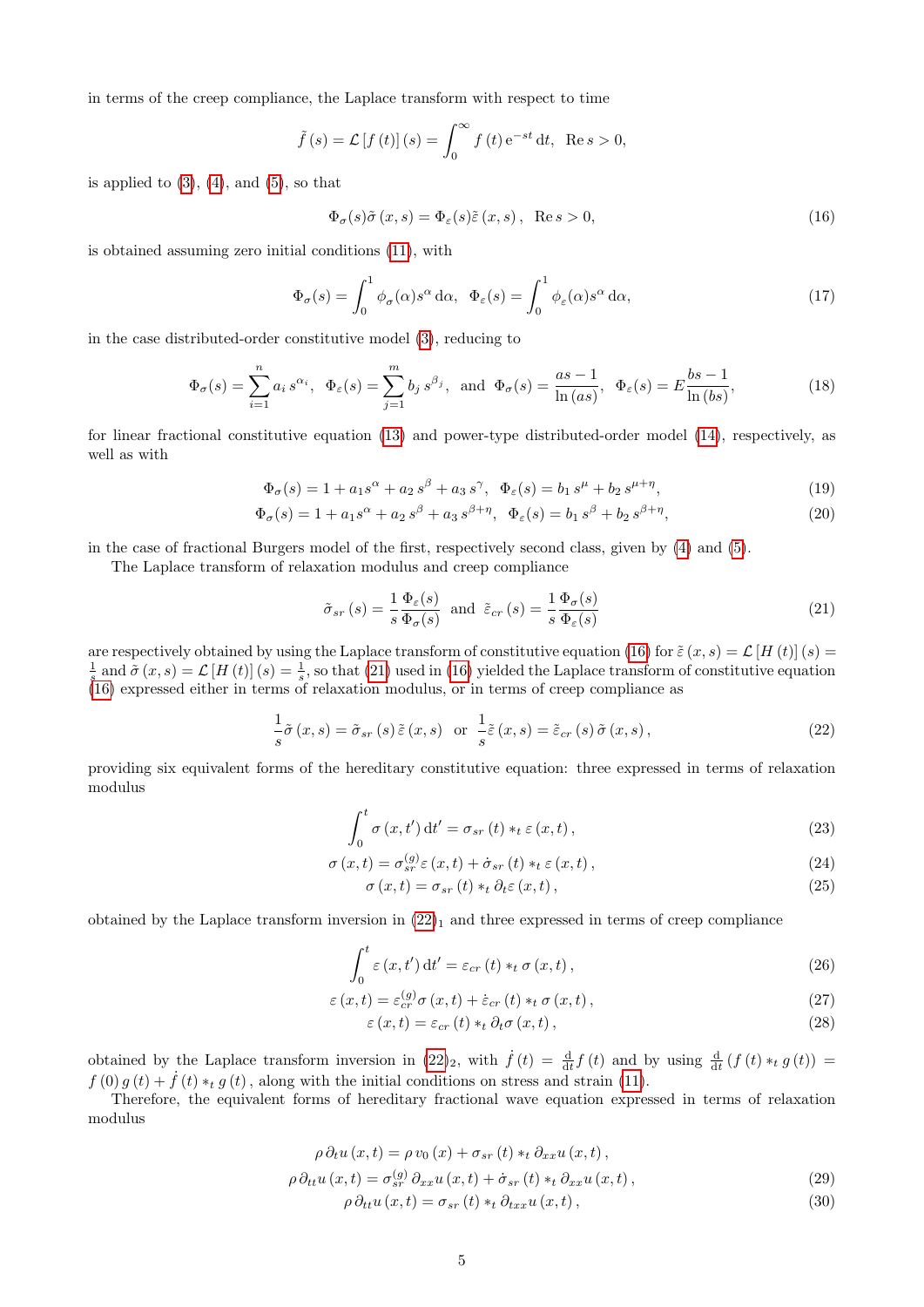are respectively obtained by differentiation of [\(23\)](#page-4-3), [\(24\)](#page-4-4), and [\(25\)](#page-4-5) with respect to the spatial coordinate and by the subsequent use of equation of motion [\(1\)](#page-0-2) and strain [\(2\)](#page-0-3) in such obtained expressions, including the initial condition  $(10)_2$ , while the equivalent forms of hereditary fractional wave equation expressed in terms of creep compliance

<span id="page-5-3"></span>
$$
\rho \varepsilon_{cr}(t) *_{t} \partial_{tt} u(x,t) = \int_{0}^{t} \partial_{xx} u(x,t') dt',
$$
  

$$
\rho \varepsilon_{cr}^{(g)} \partial_{tt} u(x,t) + \rho \dot{\varepsilon}_{cr}(t) *_{t} \partial_{tt} u(x,t) = \partial_{xx} u(x,t),
$$
  

$$
\rho \varepsilon_{cr}(t) *_{t} \partial_{ttt} u(x,t) = \partial_{xx} u(x,t),
$$
\n(31)

are respectively obtained by differentiation of [\(26\)](#page-4-6), [\(27\)](#page-4-7), and [\(28\)](#page-4-8) with respect to the spatial coordinate and by the subsequent use of equation of motion [\(1\)](#page-0-2) and strain [\(2\)](#page-0-3) in such obtained expressions.

### 3 Relaxation modulus and creep compliance

Starting from the distributed-order viscoelastic model [\(3\)](#page-0-0) having differentiation order below the first order, the conditions for relaxation modulus to be completely monotonic and simultaneously creep compliance to be Bernstein function are derived by the means of Laplace transform method. It is shown that these conditions for relaxation modulus and creep compliance in cases of linear fractional models [\(13\)](#page-1-4) and power-type distributed-order model [\(14\)](#page-1-5) are equivalent to the thermodynamical requirements implying four thermodynamically acceptable cases of linear fractional models [\(13\)](#page-1-4), listed in Appendix [A,](#page-13-0) and the power-type model [\(14\)](#page-1-5), with  $E > 0$  and  $0 \le a \le b$ . These properties of creep compliance and relaxation modulus are proved to be of crucial importance in establishing dissipativity of the hereditary fractional wave equation. Recall, completely monotonic function is a positive, monotonically decreasing convex function, or more precisely function f satisfying  $(-1)^n f^{(n)}(t) \geq 0, n \in \mathbb{N}_0$ , while Bernstein function is a positive, monotonically increasing, concave function, or more precisely non-negative function having its first derivative completely monotonic.

The responses in creep and stress relaxation tests of thermodynamically consistent fractional Burgers models [\(4\)](#page-0-1) and [\(5\)](#page-1-0) are examined in [\[31\]](#page-19-22), where it is found that the requirements for relaxation modulus to be completely monotonic and creep compliance to be Bernstein function are more restrictive than the thermodynamical requirements. Conditions guaranteeing the thermodynamical consistency of fractional Burgers models and narrower conditions guaranteeing monotonicity properties of relaxation modulus and creep compliance are given in Appendix [B.](#page-14-0)

The relaxation modulus, corresponding to the distributed-order viscoelastic model [\(3\)](#page-0-0), takes the form

<span id="page-5-0"></span>
$$
\sigma_{sr}(t) = \sigma_{sr}^{(e)} + \frac{1}{\pi} \int_0^\infty \frac{K(\rho)}{|\Phi_\sigma(\rho e^{i\pi})|^2} \frac{e^{-\rho t}}{\rho} d\rho, \text{ with}
$$
\n(32)

$$
\sigma_{sr}^{(e)} = \lim_{t \to \infty} \sigma_{sr}(t) = \lim_{s \to 0} (s\tilde{\sigma}_{sr}(s)) = \lim_{s \to 0} \frac{\Phi_{\varepsilon}(s)}{\Phi_{\sigma}(s)}, \text{ and}
$$
\n(33)

$$
K(\rho) = \text{Re}\,\Phi_{\sigma}\left(\rho e^{i\pi}\right)\text{Im}\,\Phi_{\varepsilon}\left(\rho e^{i\pi}\right) - \text{Im}\,\Phi_{\sigma}\left(\rho e^{i\pi}\right)\text{Re}\,\Phi_{\varepsilon}\left(\rho e^{i\pi}\right),\tag{34}
$$

where functions  $\Phi_{\sigma}$  and  $\Phi_{\varepsilon}$  are defined by [\(17\)](#page-4-9), while the creep compliance may be represented either by

<span id="page-5-1"></span>
$$
\varepsilon_{cr}(t) = \varepsilon_{cr}^{(e)} - \frac{1}{\pi} \int_0^\infty \frac{K(\rho)}{|\Phi_{\varepsilon}(\rho e^{i\pi})|^2} \frac{e^{-\rho t}}{\rho} d\rho, \text{ with}
$$
\n(35)

$$
\varepsilon_{cr}^{(e)} = \lim_{t \to \infty} \varepsilon_{cr}(t) = \lim_{s \to 0} \left( s \tilde{\varepsilon}_{cr}(s) \right) = \lim_{s \to 0} \frac{\Phi_{\sigma}(s)}{\Phi_{\varepsilon}(s)},\tag{36}
$$

for solid-like materials, or by

<span id="page-5-2"></span>
$$
\varepsilon_{cr}(t) = \frac{1}{\pi} \int_0^\infty \frac{K(\rho)}{\left|\Phi_\varepsilon\left(\rho e^{i\pi}\right)\right|^2} \frac{1 - e^{-\rho t}}{\rho} d\rho,\tag{37}
$$

for fluid-like materials, where function K is given by  $(34)$ . The calculation of relaxation modulus  $(32)$  and creep compliances [\(35\)](#page-5-1) and [\(37\)](#page-5-2) is performed in Appendix [C.](#page-15-0)

The equilibrium modulus  $\sigma_{sr}^{(e)}$  has either zero or finite non-zero value, as seen from Table [1,](#page-3-0) hence the relaxation modulus [\(32\)](#page-5-0) has the same form regardless of the material type, while the equilibrium compliance  $\varepsilon_{cr}^{(e)}$  has either finite value for solid-like materials (power-type distributed-order constitutive equation [\(14\)](#page-1-5) and Cases I  $(60)$  and II  $(61)$ , or infinite value for fluid-like materials (Cases III  $(62)$  and IV  $(63)$ ), as summarized in Table [1,](#page-3-0) implying the need for expressing the creep compliance either in form [\(35\)](#page-5-1), or in the form [\(37\)](#page-5-2).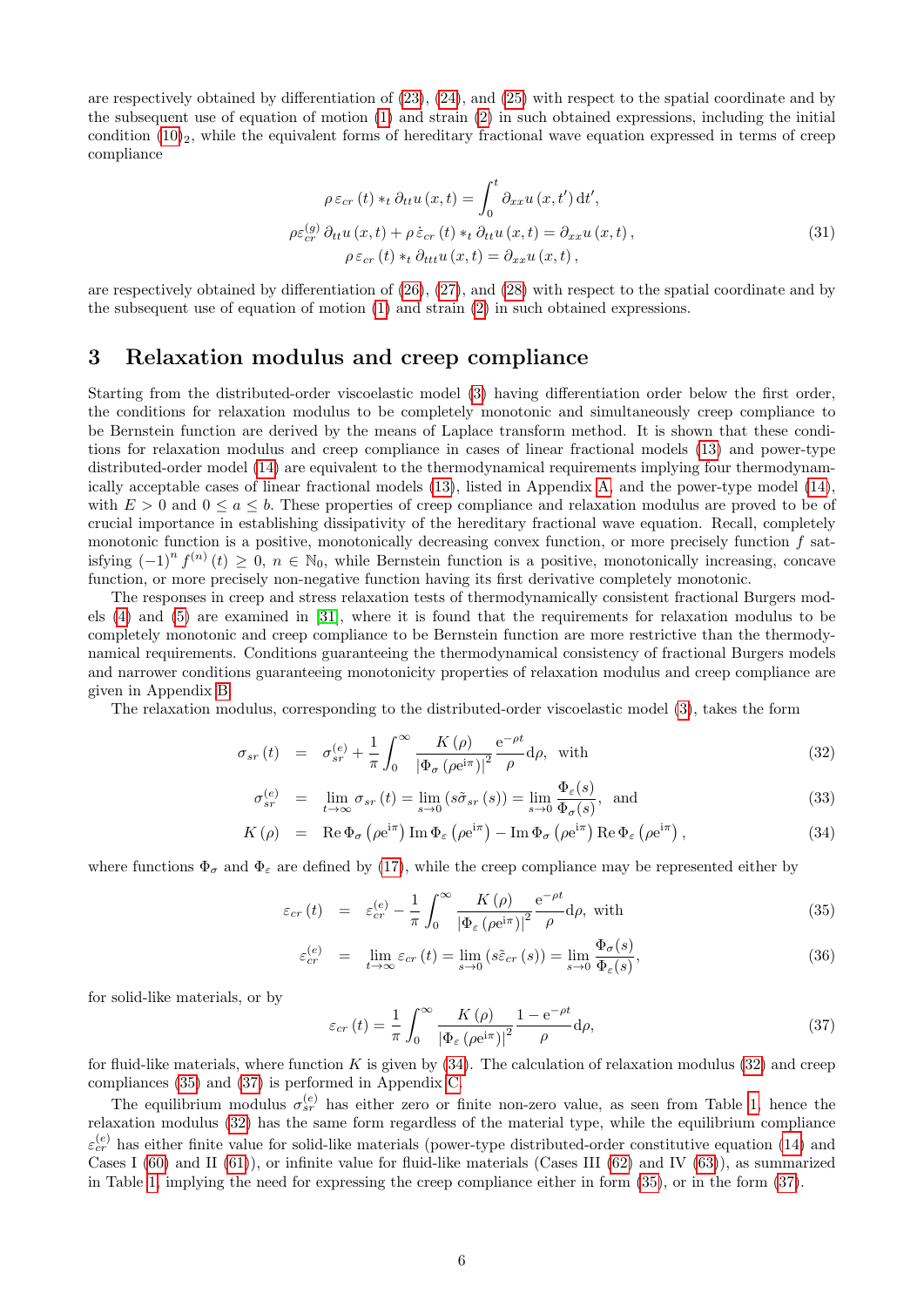The function K, calculated by [\(34\)](#page-5-0), for linear fractional models [\(13\)](#page-1-4) and power-type distributed-order model [\(14\)](#page-1-5) takes the respective forms

<span id="page-6-0"></span>
$$
K(\rho) = -\sum_{i=1}^{n} \sum_{j=1}^{m} a_i b_j \rho^{\alpha_i + \beta_j} \sin \frac{(\alpha_i - \beta_j) \pi}{2} \text{ and } (38)
$$

$$
K(\rho) = E\pi \frac{a\rho + 1}{\left|\ln\left(a\rho\right) + i\pi\right|^2} \frac{b\rho + 1}{\left|\ln\left(b\rho\right) + i\pi\right|^2} \ln\frac{b}{a},\tag{39}
$$

obtained by substitution  $s = \rho e^{i\pi}$  in [\(18\)](#page-4-10). By requiring non-negativity of function K, the conditions on model parameters guaranteeing that the relaxation modulus [\(32\)](#page-5-0) is completely monotonic, while creep compliances [\(35\)](#page-5-1) and [\(37\)](#page-5-2) are Bernstein functions are derived, since the non-negativity of K implies

$$
\sigma_{sr}(t) \ge 0 \text{ and } (-1)^k \frac{d^k}{dt^k} \sigma_{sr}(t) = \frac{1}{\pi} \int_0^\infty \frac{K(\rho)}{|\Phi_\sigma(\rho e^{i\pi})|^2} \rho^{k-1} e^{-\rho t} d\rho \ge 0, \quad k \in \mathbb{N}, t > 0,
$$

for relaxation modulus [\(32\)](#page-5-0) and

$$
\varepsilon_{cr}(t) \ge 0 \text{ and } (-1)^k \frac{d^k}{dt^k} \dot{\varepsilon}_{cr}(t) = \frac{1}{\pi} \int_0^\infty \frac{K(\rho)}{|\Phi_{\varepsilon}(\rho e^{i\pi})|^2} \rho^k e^{-\rho t} d\rho \ge 0, \quad k \in \mathbb{N}_0, \ t > 0,
$$

with  $\dot{\varepsilon}_{cr}(t) = \frac{d}{dt} \varepsilon_{cr}(t)$ , for the creep compliances [\(35\)](#page-5-1) and [\(37\)](#page-5-2). Note that  $\dot{\varepsilon}_{cr}(t) \ge 0$  in the case of (35) implies that the creep compliance  $\varepsilon_{cr}(t)$  monotonically increases from  $\varepsilon_{cr}^{(g)} = \lim_{s\to\infty} \frac{\Phi_{\sigma}(s)}{\Phi_{\sigma}(s)}$  $\frac{\Phi_{\sigma}(s)}{\Phi_{\varepsilon}(s)}$  to  $\varepsilon_{cr}^{(e)} = \lim_{s \to 0} \frac{\Phi_{\sigma}(s)}{\Phi_{\varepsilon}(s)}$  $\frac{\Psi_{\sigma}(s)}{\Phi_{\varepsilon}(s)}$  for  $t > 0$ , thus being a non-negative function since  $\Phi_{\sigma}$  and  $\Phi_{\varepsilon}$  are non-negative functions.

By requiring non-negativity of function  $K$ , given by  $(38)$ , one reobtains all four cases of linear fractional model  $(13)$ , listed in [A](#page-13-0)ppendix A along with the explicit forms of corresponding function K, since by  $(38)$  function K is up to the multiplication by the positive function exactly the loss modulus, see [\[3,](#page-18-0) Eq.  $(2.9)$ ], whose nonnegativity requirement for all (positive) frequencies yielded four thermodynamically consistent classes of linear fractional models [\(13\)](#page-1-4). In the case of function K given by [\(39\)](#page-6-0), the thermodynamical requirements  $E > 0$  and  $0 \leq a \leq b$  guarantee non-negativity of function K.

The relaxation modulus [\(32\)](#page-5-0) and creep compliances [\(35\)](#page-5-1) and [\(37\)](#page-5-2) are obtained in Appendix [C](#page-15-0) under the following assumptions.

- (A1) Functions  $\Phi_{\sigma}$  and  $\Phi_{\varepsilon}$ , given by [\(17\)](#page-4-9), except for  $s=0$ , have no other branching points and also  $\Phi_{\sigma}(s) \neq 0$ and  $\Phi_{\varepsilon}(s) \neq 0$  for  $s \in \mathbb{C}$ , implying the nonexistence of poles of functions  $\frac{\Phi_{\sigma}(s)}{\Phi_{\varepsilon}(s)}$  and  $\frac{\Phi_{\varepsilon}(s)}{\Phi_{\sigma}(s)}$  in the complex plane.
- (A2) In order to obtain the relaxation modulus [\(32\)](#page-5-0), functions  $\Phi_{\sigma}$  and  $\Phi_{\varepsilon}$  [\(17\)](#page-4-9) should satisfy

$$
\frac{1}{R} \left| \frac{\Phi_{\varepsilon} \left( R e^{i \frac{\pi}{2}} \right)}{\Phi_{\sigma} (R e^{i \frac{\pi}{2}})} \right| \to 0 \text{ and therefore } \left| \frac{\Phi_{\varepsilon} (R e^{i \varphi})}{\Phi_{\sigma} (R e^{i \varphi})} \right| e^{R t \cos \varphi} \to 0, \text{ as } R \to \infty,
$$

for  $\varphi \in \left(-\pi, -\frac{\pi}{2}\right) \cup \left(\frac{\pi}{2}, \pi\right)$ .

(A3) In order to obtain the creep compliance [\(35\)](#page-5-1), functions  $\Phi_{\sigma}$  and  $\Phi_{\varepsilon}$  [\(17\)](#page-4-9) should satisfy

$$
\frac{1}{R} \left| \frac{\Phi_{\sigma} \left( R e^{i \frac{\pi}{2}} \right)}{\Phi_{\varepsilon} (R e^{i \frac{\pi}{2}})} \right| \to 0 \text{ and therefore } \left| \frac{\Phi_{\sigma} (R e^{i \varphi})}{\Phi_{\varepsilon} (R e^{i \varphi})} \right| e^{R t \cos \varphi} \to 0, \text{ as } R \to \infty,
$$

for  $\varphi \in \left(-\pi, -\frac{\pi}{2}\right) \cup \left(\frac{\pi}{2}, \pi\right)$ .

(A4) In order to obtain the creep compliance [\(37\)](#page-5-2), functions  $\Phi_{\sigma}$  and  $\Phi_{\varepsilon}$  [\(17\)](#page-4-9) should satisfy

$$
\left| \frac{\Phi_{\sigma} \left( R e^{i \frac{\pi}{2}} \right)}{\Phi_{\varepsilon} (R e^{i \frac{\pi}{2}})} \right| \to 0 \text{ and therefore } R \left| \frac{\Phi_{\sigma} (R e^{i \varphi})}{\Phi_{\varepsilon} (R e^{i \varphi})} \right| e^{R t \cos \varphi} \to 0, \text{ or } p_0 = 0, \text{ as } R \to \infty,
$$

for  $\varphi \in \left(-\pi, -\frac{\pi}{2}\right) \cup \left(\frac{\pi}{2}, \pi\right)$ , as well as

$$
r \left| \frac{\Phi_{\sigma}(r e^{i\varphi})}{\Phi_{\varepsilon}(r e^{i\varphi})} \right| \to 0, \text{ as } r \to 0,
$$

for  $\varphi \in (-\pi, \pi)$ .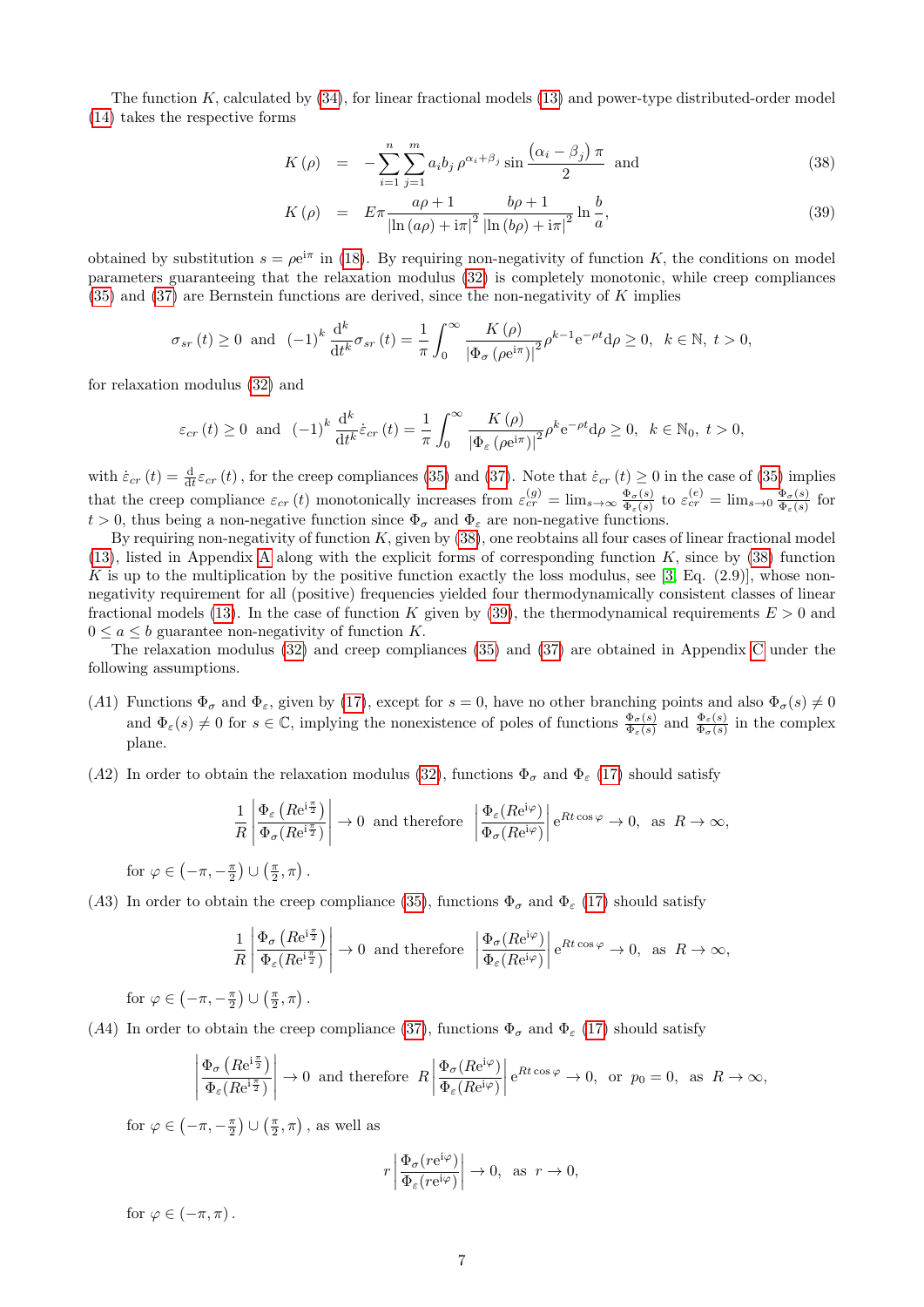Assumption (A1) is satisfied for linear fractional models [\(13\)](#page-1-4) as well as for the power-type model [\(14\)](#page-1-5), due to the fractional differentiation orders belonging to the interval between zero and one. For thermodynamically acceptable cases of linear fractional models [\(13\)](#page-1-4), listed in Appendix [A,](#page-13-0) and for the power-type model [\(14\)](#page-1-5) assumption  $(A2)$  is satisfied, since either  $\Phi_{\varepsilon}$  ( $Re^{i\varphi}$ )  $\frac{\Phi_{\varepsilon}(Re^{i\varphi})}{\Phi_{\sigma}(Re^{i\varphi})}\sim C \text{ or }$  $\Phi_{\varepsilon}$  ( $Re^{i\varphi}$ )  $\frac{\Phi_{\varepsilon}(Re^{i\varphi})}{\Phi_{\sigma}(Re^{i\varphi})}\Big| \sim \frac{C}{R^{\delta}}$ , as  $R \to \infty$ , with C being constant and  $\delta \in (0,1)$ , see Table [2.](#page-7-0) As already anticipated, constitutive equations corresponding to the solid-like materials (power-type distributed-order constitutive equation [\(14\)](#page-1-5) and Cases I [\(60\)](#page-13-1) and II [\(61\)](#page-13-2)) satisfy assumption  $(A3)$ , while constitutive equations corresponding to the fluid-like materials (Cases III  $(62)$  and IV  $(63)$ ) satisfy assumption  $(A4)$ , see Table [2.](#page-7-0)

<span id="page-7-0"></span>

| Model      |                                                         | $\left \frac{\Phi_{\sigma}(Re^{i\varphi})}{\Phi_{\varepsilon}(Re^{i\varphi})}\right $ as $R \to \infty$ $\left \frac{\Phi_{\varepsilon}(Re^{i\varphi})}{\Phi_{\sigma}(Re^{i\varphi})}\right $ as $R \to \infty$ $\left \frac{\Phi_{\sigma}(re^{i\varphi})}{\Phi_{\varepsilon}(re^{i\varphi})}\right $ as $r \to 0$ |                                                                  |
|------------|---------------------------------------------------------|--------------------------------------------------------------------------------------------------------------------------------------------------------------------------------------------------------------------------------------------------------------------------------------------------------------------|------------------------------------------------------------------|
| Power-type | $\sim \frac{a}{Eb}$                                     | $\sim \frac{Eb}{a}$                                                                                                                                                                                                                                                                                                | $\sim \frac{1}{E}$                                               |
| Case I     | $\sim \frac{a_n}{b_n}$                                  | $\sim \frac{b_n}{a_n}$                                                                                                                                                                                                                                                                                             | $\sim \frac{a_1}{b_1}$                                           |
| Case II    | $\sim \frac{a_n}{b_m} \frac{1}{R^{\beta_m - \alpha_n}}$ | $\sim \frac{b_m}{a_n} R^{\beta_m - \alpha_n}$                                                                                                                                                                                                                                                                      | $\sim \frac{a_1}{b_1}$                                           |
| Case III   | $\sim \frac{a_n}{b_n}$                                  | $\sim \frac{b_n}{a_r}$                                                                                                                                                                                                                                                                                             | $\sim \frac{a_1}{b_{m+1}} \frac{1}{r^{\alpha_{m+1} - \alpha_1}}$ |
| Case IV    | $\sim \frac{a_n}{b_m} \frac{1}{R^{\beta_m - \alpha_n}}$ | $\sim \frac{b_m}{a_n} R^{\beta_m - \alpha_n}$                                                                                                                                                                                                                                                                      | $\sim \frac{a_1}{b_1} \frac{1}{r^{\beta_1-\alpha_1}}$            |

Table 2: Asymptotics of models originating from the distributed-order model [\(3\)](#page-0-0).

## 4 Energy dissipation for hereditary materials

A priori energy estimates stating that the kinetic energy at arbitrary time-instant is less than the initial kinetic energy are derived in order to show the dissipativity of the hereditary fractional wave equations. The material properties at initial time-instant, differing the materials with finite and infinite wave propagation speed, prove to have a decisive role in choosing the form of fractional wave equation and the form of energy estimates as well. In proving dissipativity properties of the hereditary fractional wave equations, the key point is that relaxation modulus is completely monotonic function. Similarly, energy estimate involving the creep compliance is based on the fact that the creep compliance is Bernstein function.

#### 4.1 Materials having finite glass modulus

The energy estimate for fractional wave equation expressed in terms of relaxation modulus [\(29\)](#page-4-11) correspond to materials that have finite glass modulus and thus finite wave speed as well, i.e., materials described by the power-type distributed-order model [\(14\)](#page-1-5), Case I [\(60\)](#page-13-1), and Case III [\(62\)](#page-13-3) of the linear constitutive model [\(13\)](#page-1-4), as well as materials described by the fractional Burgers models VI - VIII [\(71\)](#page-15-1), [\(72\)](#page-15-2), [\(73\)](#page-15-3).

Namely, by multiplying the fractional wave equation [\(29\)](#page-4-11) by  $\partial_t u$  and by subsequent integration with respect to the spatial coordinate along the whole domain R and with respect to time over interval  $[0, t]$ , where  $t > 0$  is the arbitrary time-instant, one has

<span id="page-7-1"></span>
$$
\frac{1}{2}\rho \left\|\partial_t u\left(\cdot,t\right)\right\|_{L^2(\mathbb{R})}^2 + \frac{1}{2}\sigma_{sr}^{(g)} \left\|\partial_x u\left(\cdot,t\right)\right\|_{L^2(\mathbb{R})}^2 = \frac{1}{2}\rho \left\|v_0\left(\cdot\right)\right\|_{L^2(\mathbb{R})}^2 + \int_0^t \int_{\mathbb{R}} \left(\dot{\sigma}_{sr}\left(t'\right) *_{t'} \partial_{xx} u\left(x,t'\right)\right) \partial_{t'} u\left(x,t'\right) \, \mathrm{d}x \, \mathrm{d}t',\tag{40}
$$

where the change of kinetic energy (per unit square) of a viscoelastic (infinite) body is obtained as

<span id="page-7-2"></span>
$$
\rho \int_0^t \int_{\mathbb{R}} \partial_{t' t'} u(x, t') \, \partial_{t'} u(x, t') \, dx \, dt' = \frac{1}{2} \rho \int_0^t \int_{\mathbb{R}} \partial_{t'} \left( \partial_{t'} u(x, t') \right)^2 \, dx \, dt' = \frac{1}{2} \rho \int_0^t \partial_{t'} \left\| \partial_{t'} u(x, t') \right\|_{L^2(\mathbb{R})}^2 \, dt' = \frac{1}{2} \rho \left\| \partial_t u(x, t) \right\|_{L^2(\mathbb{R})}^2 - \frac{1}{2} \rho \left\| v_0(x, t) \right\|_{L^2(\mathbb{R})}^2, \tag{41}
$$

using the initial condition  $(10)_2$ , while the potential energy (per unit square) of a viscoelastic (infinite) body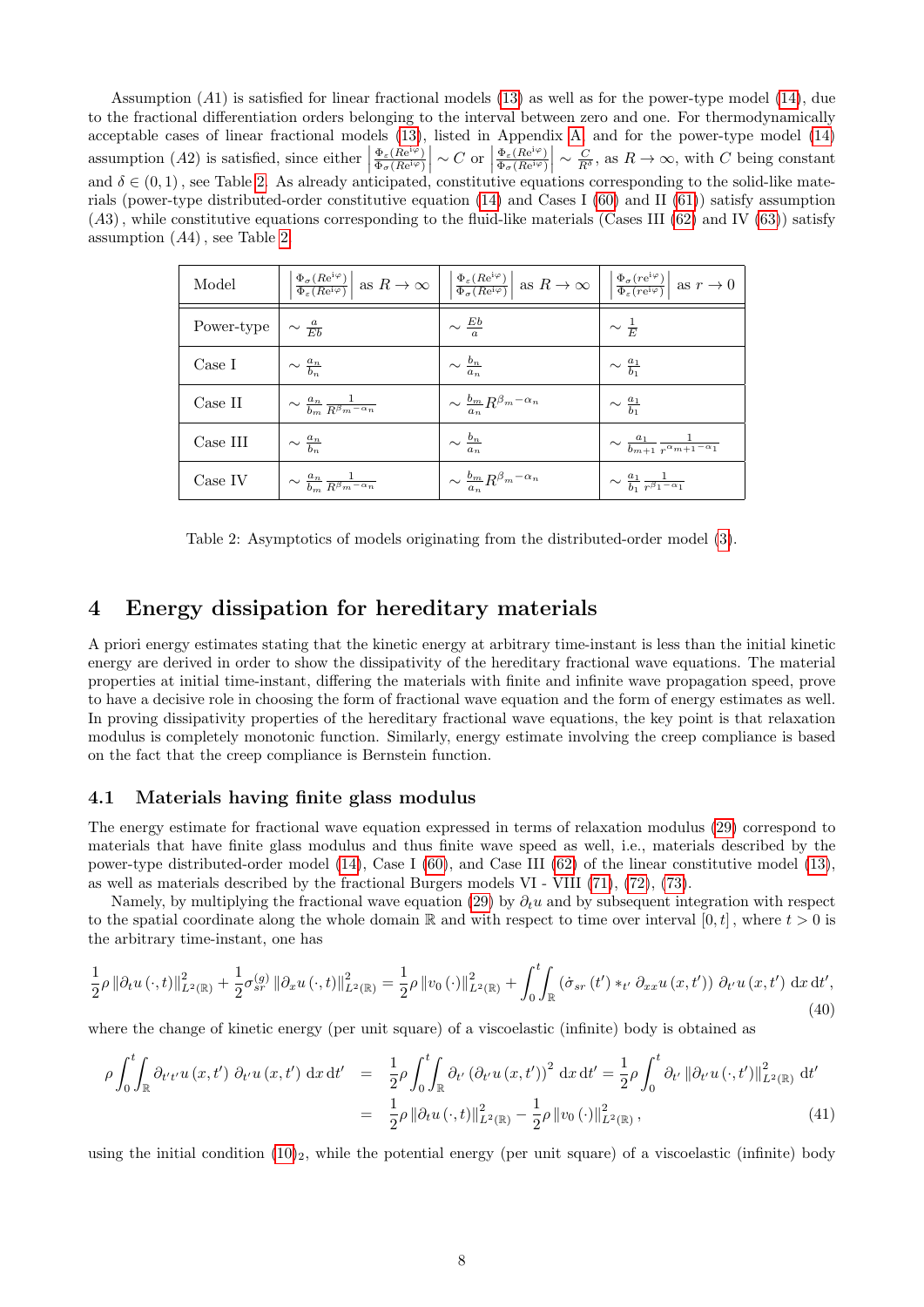follows from

<span id="page-8-1"></span>
$$
\int_{0}^{t} \int_{\mathbb{R}} \partial_{xx} u(x, t') \partial_{t'} u(x, t') dx dt' = \int_{0}^{t} \left( \left[ \partial_{x} u(x, t') \partial_{t'} u(x, t') \right]_{x \to -\infty}^{x \to \infty} - \int_{\mathbb{R}} \partial_{x} u(x, t') \partial_{x'} u(x, t') dx \right) dt'
$$
  
\n
$$
= -\frac{1}{2} \int_{0}^{t} \int_{\mathbb{R}} \partial_{t'} \left( \partial_{x} u(x, t') \right)^{2} dx dt' = -\frac{1}{2} \int_{0}^{t} \partial_{t'} \left\| \partial_{x} u(\cdot, t') \right\|_{L^{2}(\mathbb{R})}^{2} dt'
$$
  
\n
$$
= -\frac{1}{2} \left\| \partial_{x} u(\cdot, t) \right\|_{L^{2}(\mathbb{R})}^{2} + \frac{1}{2} \left\| \varepsilon(x, 0) \right\|_{L^{2}(\mathbb{R})}^{2} = -\frac{1}{2} \left\| \partial_{x} u(\cdot, t) \right\|_{L^{2}(\mathbb{R})}^{2}, \quad (42)
$$

using the initial condition  $(11)_2$  and integration by parts along with the boundary conditions  $(12)_2$  combined with the constitutive equation [\(24\)](#page-4-4) and strain [\(2\)](#page-0-3) yielding  $\lim_{x\to\pm\infty}\partial_x u(x,t)=0$ .

The last term on the right-hand-side of [\(40\)](#page-7-1) is transformed as

$$
\int_{0}^{t} \int_{\mathbb{R}} \left( \dot{\sigma}_{sr} \left( t' \right) *_{t'} \partial_{xx} u \left( x, t' \right) \right) \partial_{t'} u \left( x, t' \right) dx dt'
$$
\n
$$
= \int_{0}^{t} \int_{\mathbb{R}} \partial_{x} \left( \dot{\sigma}_{sr} \left( t' \right) *_{t'} \partial_{x} u \left( x, t' \right) \right) \partial_{t'} u \left( x, t' \right) dx dt'
$$
\n
$$
= \int_{0}^{t} \left( \left[ \left( \dot{\sigma}_{sr} \left( t' \right) *_{t'} \partial_{x} u \left( x, t' \right) \right) \partial_{t'} u \left( x, t' \right) \right]_{x \to -\infty}^{x \to \infty} - \int_{\mathbb{R}} \left( \dot{\sigma}_{sr} \left( t' \right) *_{t'} \partial_{x} u \left( x, t' \right) \right) \partial_{t'} x u \left( x, t' \right) dx \right) dt'
$$
\n
$$
= \int_{0}^{t} \int_{\mathbb{R}} \left( \left( -\dot{\sigma}_{sr} \left( t' \right) \right) *_{t'} \partial_{x} u \left( x, t' \right) \right) \partial_{t'} \left( \partial_{x} u \left( x, t' \right) \right) dx dt'
$$
\n
$$
= \int_{\mathbb{R}} \left( \left[ \left( \left( -\dot{\sigma}_{sr} \left( t' \right) \right) *_{t'} \partial_{x} u \left( x, t' \right) \right) \partial_{x} u \left( x, t' \right) \right]_{t'=0}^{t'} - \int_{0}^{t} \partial_{t'} \left( \left( -\dot{\sigma}_{sr} \left( t' \right) \right) *_{t'} \partial_{x} u \left( x, t' \right) \right) dx' \right) dx
$$
\n
$$
= \int_{\mathbb{R}} \left( \left( -\dot{\sigma}_{sr} \left( t \right) \right) *_{t} \partial_{x} u \left( x, t \right) \right) \partial_{x} u \left( x, t \right) dx - \int_{0}^{t} \int_{\mathbb{R}} \partial_{t'} \left( \left( -\dot{\sigma}_{sr} \left( t' \right) \right) *_{t'} \partial_{x} u \left(
$$

after the partial integration with respect to spatial coordinate and time, using previously derived boundary condition  $\lim_{x\to\pm\infty}\partial_x u(x,t)=0$ , so that [\(40\)](#page-7-1) reads

<span id="page-8-0"></span>
$$
\frac{1}{2}\rho \left\|\partial_t u\left(\cdot,t\right)\right\|_{L^2(\mathbb{R})}^2 + \frac{1}{2}\sigma_{sr}^{(g)} \left\|\partial_x u\left(\cdot,t\right)\right\|_{L^2(\mathbb{R})}^2 + \int_0^t \int_{\mathbb{R}} \partial_{t'} \left(\left(-\dot{\sigma}_{sr}\left(t'\right)\right) *_{t'} \partial_x u\left(x,t'\right)\right) \partial_x u\left(x,t'\right) \, \mathrm{d}x \, \mathrm{d}t'
$$
\n
$$
= \frac{1}{2}\rho \left\|v_0\left(\cdot\right)\right\|_{L^2(\mathbb{R})}^2 + \int_{\mathbb{R}} \left(\left(-\dot{\sigma}_{sr}\left(t\right)\right) *_{t} \partial_x u\left(x,t\right)\right) \partial_x u\left(x,t\right) \, \mathrm{d}x. \tag{43}
$$

Using Lemma 1.7.2 in [\[36\]](#page-19-23), see also [\[39,](#page-19-24) Eq. (9)], stating that

<span id="page-8-2"></span>
$$
\int_{0}^{t} \int_{\mathbb{R}} \partial_{t'} \left( k(t') \ast_{t'} u \left( x, t' \right) \right) u \left( x, t' \right) \, \mathrm{d}x \, \mathrm{d}t' \geq \frac{1}{2} k(t) \ast_t \| u \left( \cdot, t \right) \|_{L^2(\mathbb{R})}^2 + \int_{0}^{t} k(t') \left\| u \left( \cdot, t' \right) \right\|_{L^2(\mathbb{R})}^2 \, \mathrm{d}t',\tag{44}
$$

provided that k is a positive decreasing function for  $t > 0$ , the third term on the left-hand-side of [\(43\)](#page-8-0) is estimated by

$$
\int_0^t \int_{\mathbb{R}} \partial_{t'} \left( (-\dot{\sigma}_{sr}(t')) \ast_{t'} \partial_x u(x, t') \right) \partial_x u(x, t') \, dx \, dt'
$$
\n
$$
\geq \frac{1}{2} \left( -\dot{\sigma}_{sr}(t) \right) \ast_t \left\| \partial_x u(x, t') \right\|_{L^2(\mathbb{R})}^2 + \frac{1}{2} \int_0^t \left( -\dot{\sigma}_{sr}(t') \right) \left\| \partial_x u(x, t') \right\|_{L^2(\mathbb{R})}^2 \, dt',
$$

since  $-\dot{\sigma}_{sr}$  is completely monotonic and thus positive decreasing function for  $t > 0$ , while the second term on the right-hand-side of [\(43\)](#page-8-0) is estimated by

$$
\int_{\mathbb{R}} ((-\dot{\sigma}_{sr}(t)) *_{t} \partial_{x} u(x, t)) \partial_{x} u(x, t) dx
$$
\n
$$
= \int_{0}^{t} (-\dot{\sigma}_{sr}(t - t')) \int_{\mathbb{R}} \partial_{x} u(x, t') \partial_{x} u(x, t) dx dt'
$$
\n
$$
\leq \int_{0}^{t} (-\dot{\sigma}_{sr}(t - t')) \int_{\mathbb{R}} \left( \frac{(\partial_{x} u(x, t'))^{2}}{2} + \frac{(\partial_{x} u(x, t))^{2}}{2} \right) dx dt'
$$
\n
$$
\leq \frac{1}{2} (-\dot{\sigma}_{sr}(t)) *_{t} ||\partial_{x} u(\cdot, t)||^{2}_{L^{2}(\mathbb{R})} + \frac{1}{2} \left( \sigma_{sr}^{(g)} - \sigma_{sr}(t) \right) ||\partial_{x} u(\cdot, t)||^{2}_{L^{2}(\mathbb{R})},
$$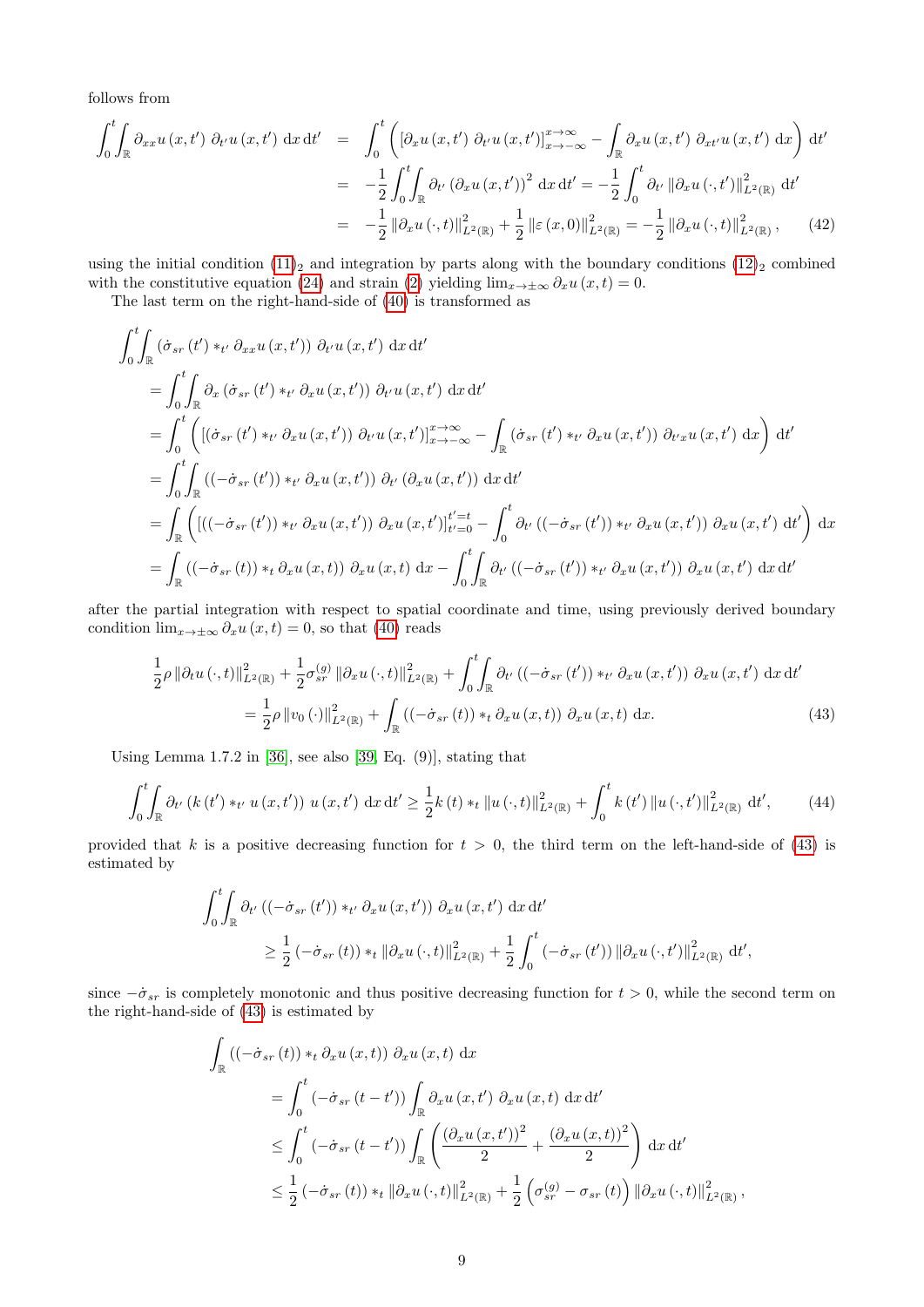transforming [\(43\)](#page-8-0) into

<span id="page-9-0"></span>
$$
\frac{1}{2}\rho \left\|\partial_t u\left(\cdot,t\right)\right\|_{L^2(\mathbb{R})}^2 + \frac{1}{2}\sigma_{sr}(t) \left\|\partial_x u\left(\cdot,t\right)\right\|_{L^2(\mathbb{R})}^2 + \frac{1}{2}\int_0^t \left(-\dot{\sigma}_{sr}(t')\right) \left\|\partial_x u\left(\cdot,t'\right)\right\|_{L^2(\mathbb{R})}^2 dt' \le \frac{1}{2}\rho \left\|v_0\left(\cdot\right)\right\|_{L^2(\mathbb{R})}^2. \tag{45}
$$

The energy estimate [\(45\)](#page-9-0) clearly indicates the dissipativity of fractional wave equation [\(29\)](#page-4-11), since the kinetic energy at any time-instant  $t > 0$  is less than the kinetic energy at initial time-instant  $t = 0$ , due to the positive terms on the left-hand-side of energy estimate [\(45\)](#page-9-0).

#### 4.2 Materials having infinite glass modulus

The energy estimate for fractional wave equation expressed in terms of relaxation modulus [\(30\)](#page-4-12) correspond to materials that have infinite glass modulus and thus infinite wave speed as well, i.e., materials described by Case II [\(61\)](#page-13-2) and Case IV [\(63\)](#page-13-4) of the linear constitutive model [\(13\)](#page-1-4), as well as materials described by the fractional Burgers models I - V [\(64\)](#page-14-1), [\(65\)](#page-14-2), [\(66\)](#page-14-3), [\(67\)](#page-14-4), [\(68\)](#page-14-5).

Namely, by multiplying the fractional wave equation [\(30\)](#page-4-12) by  $\partial_t u$  and by subsequent integration with respect to the spatial coordinate along the whole domain  $\mathbb R$  and with respect to time over interval  $[0, t]$ , one has

<span id="page-9-1"></span>
$$
\frac{1}{2}\rho \left\|\partial_t u\left(\cdot,t\right)\right\|_{L^2(\mathbb{R})}^2 = \frac{1}{2}\rho \left\|v_0\left(\cdot\right)\right\|_{L^2(\mathbb{R})}^2 + \int_0^t \int_{\mathbb{R}} \left(\sigma_{sr}\left(t'\right) *_{t'} \partial_{t'xx} u\left(x,t'\right)\right) \partial_{t'} u\left(x,t'\right) \, \mathrm{d}x \, \mathrm{d}t',\tag{46}
$$

where the change of kinetic energy is obtained according to [\(41\)](#page-7-2). The second term on the right-hand-side of [\(46\)](#page-9-1) transforms into

$$
\int_{0}^{t} \int_{\mathbb{R}} \left( \sigma_{sr} \left( t' \right) *_{t'} \partial_{t'xx} u \left( x, t' \right) \right) \partial_{t'} u \left( x, t' \right) dx dt'
$$
\n
$$
= \int_{0}^{t} \int_{\mathbb{R}} \partial_{x} \left( \sigma_{sr} \left( t' \right) *_{t'} \partial_{t'x} u \left( x, t' \right) \right) \partial_{t'} u \left( x, t' \right) dx dt'
$$
\n
$$
= \int_{0}^{t} \left( \left[ \left( \sigma_{sr} \left( t' \right) *_{t'} \partial_{t'x} u \left( x, t' \right) \right) \partial_{t'} u \left( x, t' \right) \right]_{x \to -\infty}^{x \to \infty} - \int_{\mathbb{R}} \left( \sigma_{sr} \left( t' \right) *_{t'} \partial_{t'x} u \left( x, t' \right) \right) \partial_{t'} u \left( x, t' \right) dx \right) dt'
$$
\n
$$
= - \int_{0}^{t} \int_{\mathbb{R}} \left( \sigma_{sr} \left( t' \right) *_{t'} \partial_{t'x} u \left( x, t' \right) \right) \partial_{t'} u \left( x, t' \right) dx dt',
$$

after the partial integration with respect to spatial coordinate, using the boundary condition  $(12)_2$  yielding  $\lim_{x\to\pm\infty} \sigma_{sr}(t) *_{t} \partial_{tx} u(x,t) = 0$ , obtained by combining the constitutive equation [\(25\)](#page-4-5) and strain [\(2\)](#page-0-3), so that [\(46\)](#page-9-1) reads

<span id="page-9-2"></span>
$$
\frac{1}{2}\rho \left\|\partial_t u\left(\cdot,t\right)\right\|_{L^2(\mathbb{R})}^2 + \int_0^t \int_{\mathbb{R}} \left(\sigma_{sr}\left(t'\right) *_{t'} \partial_{t'x} u\left(x,t'\right)\right) \, \partial_{t'x} u\left(x,t'\right) \, \mathrm{d}x \, \mathrm{d}t' = \frac{1}{2}\rho \left\|v_0\left(\cdot\right)\right\|_{L^2(\mathbb{R})}^2. \tag{47}
$$

The energy estimate [\(47\)](#page-9-2) clearly indicates the dissipativity of fractional wave equation [\(30\)](#page-4-12), since the kinetic energy at any time-instant  $t > 0$  is less than the kinetic energy at initial time-instant  $t = 0$ , due to the positivity of the second term on the right-hand-side of [\(47\)](#page-9-2), thanks to the relaxation modulus  $\sigma_{sr}$  being completely monotonic and consequently of the positive type kernels satisfying

$$
\int_0^t \int_0^{t'} \sigma_{sr}(t'-t'') \, \partial_{t''x} u(x,t'') \, \partial_{t'x} u(x,t') \, \mathrm{d}t'' \, \mathrm{d}t' \geq 0,
$$

as also used in [\[34\]](#page-19-9).

#### 4.3 Energy estimates using fractional wave equation [\(31\)](#page-5-3)

The energy estimate for fractional wave equation expressed in terms of creep compliance [\(31\)](#page-5-3) correspond to all materials described by the power-type distributed-order model [\(14\)](#page-1-5), as well as to all materials described by the fractional Burgers models, since for all of these models the glass compliance has finite value, either zero or non-zero.

Multiplying the fractional wave equation [\(31\)](#page-5-3) by  $\partial_t u$  and by subsequent integration with respect to the spatial coordinate along the whole domain  $\mathbb R$  and with respect to time over interval  $[0, t]$ , one has

<span id="page-9-3"></span>
$$
\frac{1}{2}\rho \varepsilon_{cr}^{(g)} \left\| \partial_t u \left( \cdot, t \right) \right\|_{L^2(\mathbb{R})}^2 + \frac{1}{2} \left\| \partial_x u \left( \cdot, t \right) \right\|_{L^2(\mathbb{R})}^2 + \rho \int_0^t \int_{\mathbb{R}} \left( \dot{\varepsilon}_{cr} \left( t' \right) *_{t'} \partial_{t't'} u \left( x, t' \right) \right) \partial_{t'} u \left( x, t' \right) \, \mathrm{d}x \, \mathrm{d}t' = \frac{1}{2} \rho \varepsilon_{cr}^{(g)} \left\| v_0 \left( \cdot \right) \right\|_{L^2(\mathbb{R})}^2, \tag{48}
$$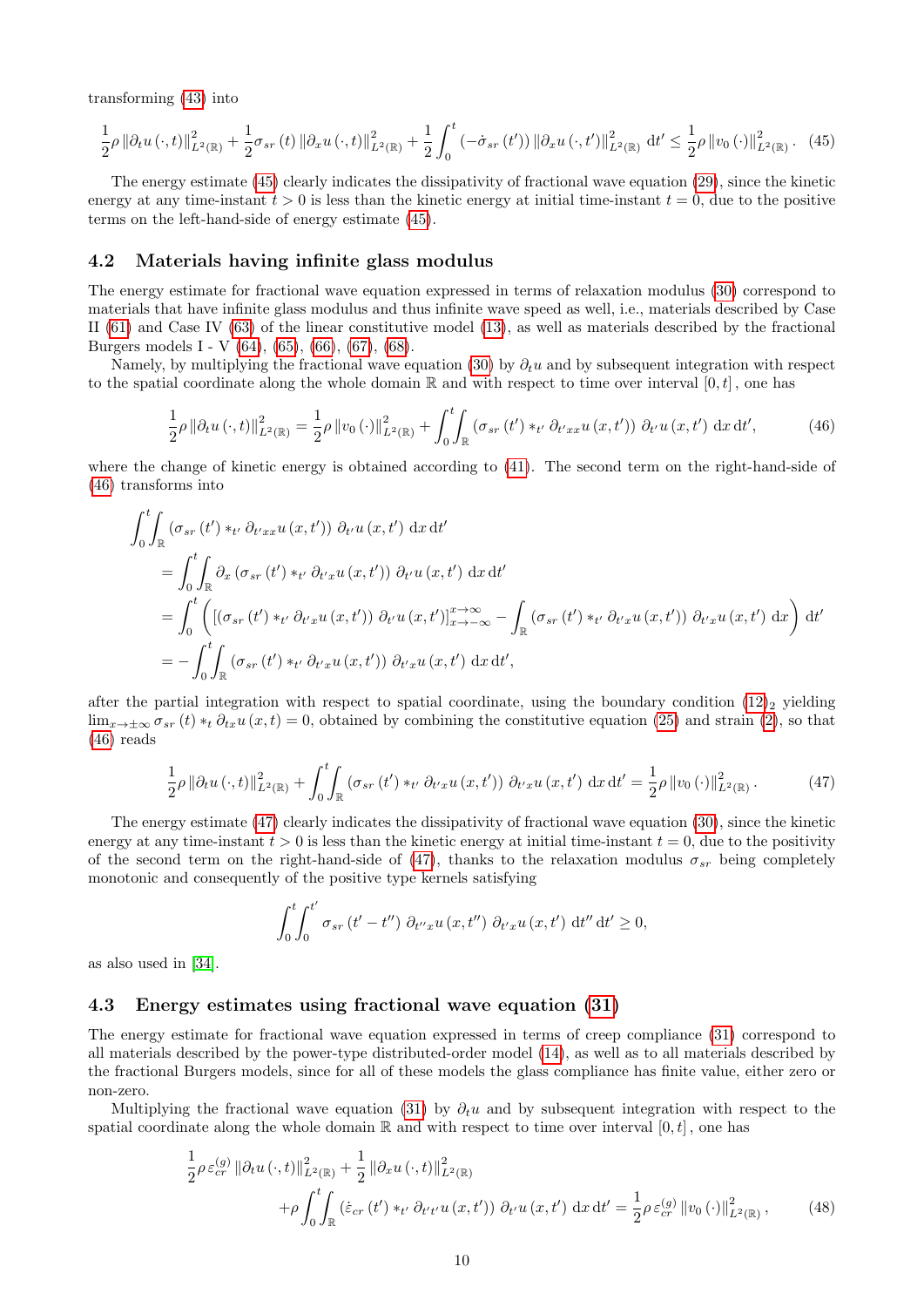where the changes of kinetic and potential energy are obtained according to [\(41\)](#page-7-2) and [\(42\)](#page-8-1), respectively. The last term on the left-hand-side of [\(48\)](#page-9-3) is calculated as

$$
\int_0^t \int_{\mathbb{R}} \left( \dot{\varepsilon}_{cr} \left( t' \right) *_{t'} \partial_{t' t'} u \left( x, t' \right) \right) \partial_{t'} u \left( x, t' \right) \, dx \, dt'
$$
\n
$$
= \int_0^t \int_{\mathbb{R}} \left( \partial_{t'} \left( \dot{\varepsilon}_{cr} \left( t' \right) *_{t'} \partial_{t'} u \left( x, t' \right) \right) - v_0 \left( x \right) \dot{\varepsilon}_{cr} \left( t' \right) \right) \partial_{t'} u \left( x, t' \right) \, dx \, dt'
$$
\n
$$
= \int_0^t \int_{\mathbb{R}} \partial_{t'} \left( \dot{\varepsilon}_{cr} \left( t' \right) *_{t'} \partial_{t'} u \left( x, t' \right) \right) \partial_{t'} u \left( x, t' \right) \, dx \, dt' - \int_0^t \int_{\mathbb{R}} v_0 \left( x \right) \dot{\varepsilon}_{cr} \left( t' \right) \partial_{t'} u \left( x, t' \right) \, dx dt'
$$

using  $f(t) *_{t} \dot{g}(t) = \frac{d}{dt} (f(t) *_{t} g(t)) - f(t) g(0)$ , transforming [\(48\)](#page-9-3) into

<span id="page-10-0"></span>
$$
\frac{1}{2}\rho \,\varepsilon_{cr}^{(g)}\,\|\partial_t u\,(\cdot,t)\|_{L^2(\mathbb{R})}^2 + \frac{1}{2}\,\|\partial_x u\,(\cdot,t)\|_{L^2(\mathbb{R})}^2 + \rho \int_0^t \int_{\mathbb{R}} \partial_{t'}\left(\dot{\varepsilon}_{cr}\,(t')\ast_{t'}\partial_{t'} u\,(x,t')\right) \partial_{t'} u\,(x,t') \,dx\,dt' \n= \frac{1}{2}\rho \,\varepsilon_{cr}^{(g)}\,\|v_0\,(\cdot)\|_{L^2(\mathbb{R})}^2 + \rho \int_0^t \int_{\mathbb{R}} v_0\,(x)\,\dot{\varepsilon}_{cr}\,(t')\,\partial_{t'} u\,(x,t') \,dx\,dt'.
$$
\n(49)

The last term on the left-hand-side of [\(49\)](#page-10-0) is estimated as

$$
\int_0^t \int_{\mathbb{R}} \partial_{t'} \left( \dot{\varepsilon}_{cr} \left( t' \right) *_{t'} \partial_{t'} u \left( x, t' \right) \right) \partial_{t'} u \left( x, t' \right) \, \mathrm{d}x \, \mathrm{d}t' \n\geq \frac{1}{2} \dot{\varepsilon}_{cr} \left( t \right) *_{t} \left\| \partial_{t} u \left( \cdot, t \right) \right\|_{L^2(\mathbb{R})}^2 + \frac{1}{2} \int_0^t \dot{\varepsilon}_{cr} \left( t' \right) \left\| \partial_{t'} u \left( \cdot, t' \right) \right\|_{L^2(\mathbb{R})}^2 \, \mathrm{d}t',
$$

according to [\(44\)](#page-8-2), since  $\dot{\varepsilon}_{cr}$  is completely monotonic, while the second term on the right-hand-side of [\(49\)](#page-10-0) is estimated by

$$
\int_{0}^{t} \int_{\mathbb{R}} v_{0}(x) \dot{\varepsilon}_{cr}(t') \partial_{t'} u(x, t') dx dt'
$$
\n
$$
= \int_{0}^{t} \dot{\varepsilon}_{cr}(t') \int_{\mathbb{R}} v_{0}(x) \partial_{t'} u(x, t') dx dt'
$$
\n
$$
\leq \int_{0}^{t} \dot{\varepsilon}_{cr}(t') \int_{\mathbb{R}} \left( \frac{(v_{0}(x))^{2}}{2} + \frac{(\partial_{t'} u(x, t'))^{2}}{2} \right) dx dt'
$$
\n
$$
\leq \frac{1}{2} \left( \varepsilon_{cr}(t) - \varepsilon_{cr}^{(g)} \right) ||v_{0}( \cdot)||_{L^{2}(\mathbb{R})}^{2} + \frac{1}{2} \int_{0}^{t} \dot{\varepsilon}_{cr}(t') ||\partial_{t'} u(\cdot, t')||_{L^{2}(\mathbb{R})}^{2} dt',
$$

transforming [\(49\)](#page-10-0) into

$$
0 \leq \frac{1}{2} \rho \, \varepsilon_{cr}^{(g)} \, \|\partial_t u \, (\cdot, t)\|_{L^2(\mathbb{R})}^2 + \frac{1}{2} \rho \, \dot{\varepsilon}_{cr} \, (t) \ast_t \, \|\partial_t u \, (\cdot, t)\|_{L^2(\mathbb{R})}^2 + \frac{1}{2} \, \|\partial_x u \, (\cdot, t)\|_{L^2(\mathbb{R})}^2 \leq \frac{1}{2} \rho \, \varepsilon_{cr} \, (t) \, \|v_0 \, (\cdot)\|_{L^2(\mathbb{R})}^2 \,,
$$

or equivalently to

<span id="page-10-1"></span>
$$
0 \leq \frac{1}{2}\rho \frac{1}{\varepsilon_{cr}(t)}\partial_t \left(\varepsilon_{cr}(t) *_{t} \left\|\partial_t u\left(\cdot,t\right)\right\|_{L^2(\mathbb{R})}^2\right) + \frac{1}{2\varepsilon_{cr}(t)}\left\|\partial_x u\left(\cdot,t\right)\right\|_{L^2(\mathbb{R})}^2 \leq \frac{1}{2}\rho \left\|v_0\left(\cdot\right)\right\|_{L^2(\mathbb{R})}^2, \tag{50}
$$

using  $\dot{f}(t) *_{t} g(t) = \frac{d}{dt} (f(t) *_{t} g(t)) - f(0) g(t)$ .

The energy estimate [\(50\)](#page-10-1) is not appropriate for showing dissipativity of the fractional wave equation [\(31\)](#page-5-3), since one cannot identify the kinetic energy on the left-hand-side of [\(50\)](#page-10-1), although it figures on the right-handside of [\(50\)](#page-10-1).

#### 5 Energy conservation for non-local materials

A priori energy estimates yield the conservation law for both of the examined non-local fractional wave equations, stating that the sum of kinetic energy and non-local potential energy does not change in time. Non-local potential energy is proportional to the square of fractional strain, obtained by convoluting the classical strain with the constitutive model dependant non-locality kernel, i.e., non-local potential energy in a particular point depends on the square of strain in all other points weighted by the non-locality kernel.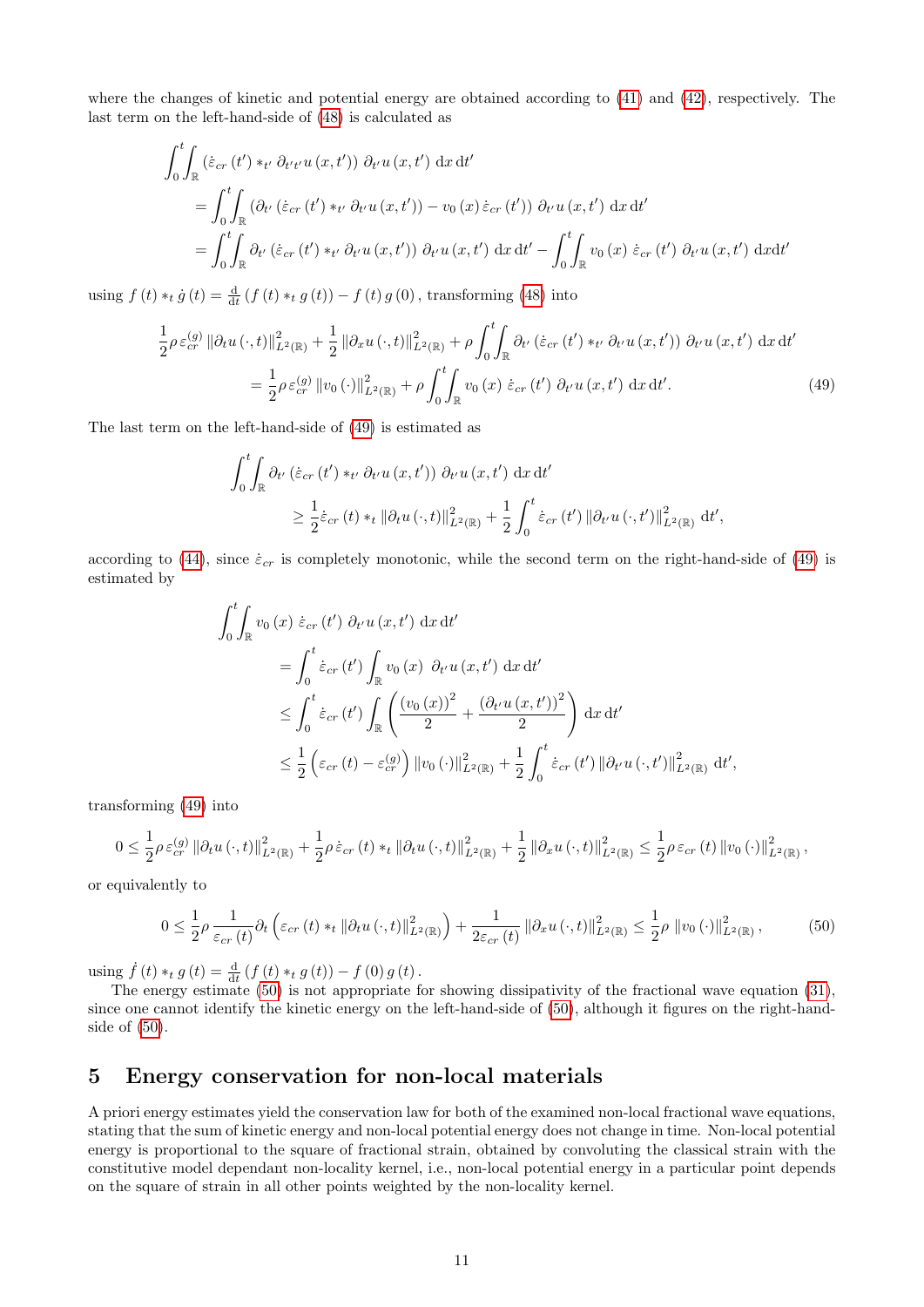#### 5.1 Materials described by the non-local Hooke law

Eliminating stress and strain from the equation of motion  $(1)$ , non-local Hooke law  $(6)$ , and strain  $(2)$ , the non-local Hooke-type wave equation is obtained in the form

<span id="page-11-4"></span>
$$
\rho \, \partial_{tt} u(x,t) = \frac{E}{\ell^{1-\alpha}} \frac{|x|^{-\alpha}}{2\Gamma(1-\alpha)} \ast_x \partial_{xx} u(x,t), \ \alpha \in (0,1), \tag{51}
$$

transforming into

<span id="page-11-0"></span>
$$
\rho \, \partial_{tt} \hat{u}(\xi, t) = -E \frac{\sin \frac{\alpha \pi}{2}}{\ell^{1-\alpha}} |\xi|^{1+\alpha} \hat{u}(\xi, t), \tag{52}
$$

after application of the Fourier transform with respect to the spatial coordinate

<span id="page-11-1"></span>
$$
\hat{f}(\xi) = \mathcal{F}[f(x)](\xi) = \int_{\mathbb{R}} f(x) e^{-i\xi x} dx, \ \xi \in \mathbb{R},
$$

where  $\mathcal{F}\left[\frac{|x|^{-\alpha}}{2\Gamma(1-\alpha)}\right]$  $\frac{|x|^{-\alpha}}{2\Gamma(1-\alpha)}$  (ξ) =  $\frac{\sin \frac{\alpha \pi}{2}}{|\xi|^{1-\alpha}}$  is used along with other well-known properties of the Fourier transform.

Multiplying the non-local Hooke-type wave equation in Fourier domain [\(52\)](#page-11-0) with  $\partial_t\hat{u}$  and by subsequent integration over the whole domain R, one obtains

<span id="page-11-2"></span>
$$
\partial_t \left( \frac{1}{2} \rho \left\| \partial_t \hat{u}(\cdot, t) \right\|_{L^2(\mathbb{R})}^2 + \frac{1}{2} E \frac{\sin \frac{\alpha \pi}{2}}{\ell^{1-\alpha}} \left\| |\xi|^{\frac{1+\alpha}{2}} \hat{u}(\xi, t) \right\|_{L^2(\mathbb{R})}^2 \right) = 0, \tag{53}
$$

yielding the conservation law

<span id="page-11-3"></span>
$$
\partial_{t} \left( \frac{1}{2} \rho \left\| \partial_{t} u(\cdot, t) \right\|_{L^{2}(\mathbb{R})}^{2} + \frac{1}{2} E \frac{\sin \frac{\alpha \pi}{2}}{\ell^{1-\alpha}} \left\| (-\Delta)^{\frac{1+\alpha}{4}} u(\cdot, t) \right\|_{L^{2}(\mathbb{R})}^{2} \right) = 0, \text{ i.e.,}
$$
  

$$
\frac{1}{2} \rho \left\| \partial_{t} u(\cdot, t) \right\|_{L^{2}(\mathbb{R})}^{2} + \frac{1}{2} E \frac{\sin \frac{\alpha \pi}{2}}{\ell^{1-\alpha}} \left\| (-\Delta)^{\frac{1+\alpha}{4}} u(\cdot, t) \right\|_{L^{2}(\mathbb{R})}^{2} = \text{const.,}
$$
(54)

by the Parseval identity  $||f||_{L^2(\mathbb{R})}^2 = ||\hat{f}||$ 2  $_{L^2(\mathbb{R})}$  , as well as by the Fourier transform of fractional Laplacian (in one dimension)  $\mathcal{F}\left[(-\Delta)^s f(x)\right](\xi) = |\xi|^{2s} \hat{f}(\xi)$ , with  $s \in (0,1)$ , since  $\frac{1+\alpha}{2} \in (\frac{1}{2},1)$ . The fractional strain, being proportional to  $(-\Delta)^{\frac{1+\alpha}{4}}u$  in [\(54\)](#page-11-1), has a lower differentiation order than the classical strain  $\partial_x u$ , since  $\frac{1+\alpha}{4} \in (\frac{1}{4},\frac{1}{2}).$ 

However, the conservation law [\(54\)](#page-11-1) may also take another form

$$
\partial_t \left( \frac{1}{2} \rho \left\| \partial_t u(\cdot, t) \right\|_{L^2(\mathbb{R})}^2 + \frac{1}{2} E \frac{\sin \frac{\alpha \pi}{2}}{2\ell^{1-\alpha} \Gamma \left( 1 - \frac{1+\alpha}{2} \right) \cos \frac{(1+\alpha)\pi}{4}} \left\| \frac{\operatorname{sgn} x}{|x|^{\frac{1+\alpha}{2}}} *_{x} \partial_x u(x, t) \right\|_{L^2(\mathbb{R})}^2 \right) = 0, \text{ i.e.,}
$$

$$
\frac{1}{2} \rho \left\| \partial_t u(\cdot, t) \right\|_{L^2(\mathbb{R})}^2 + \frac{1}{2} E \frac{c_\alpha}{\ell^{1-\alpha}} \left\| \frac{\operatorname{sgn} x}{|x|^{\frac{1+\alpha}{2}}} *_{x} \partial_x u(x, t) \right\|_{L^2(\mathbb{R})}^2 = \text{const.}
$$
(55)

where  $c_{\alpha} = \frac{\sin \frac{\alpha \pi}{2}}{2\Gamma(1-\frac{1+\alpha}{2})\cos\frac{(1+\alpha)\pi}{4}}$  is a positive constant, if the term  $|\xi|^{\frac{1+\alpha}{2}}\hat{u}(\xi,t)$  in [\(53\)](#page-11-2) is rewritten as

$$
|\xi|^{\frac{1+\alpha}{2}}\hat{u}(\xi,t) = -i \frac{\operatorname{sgn} \xi}{|\xi|^{1-\frac{1+\alpha}{2}}} \left( i\xi \,\hat{u}(\xi,t) \right) = \frac{1}{2\Gamma\left(1 - \frac{1+\alpha}{2}\right) \cos\frac{(1+\alpha)\pi}{4}} \mathcal{F}\left[\frac{\operatorname{sgn} x}{|x|^{\frac{1+\alpha}{2}}}\right](\xi) \,\mathcal{F}\left[\partial_x u\left(x,t\right)\right](\xi),
$$

where the Fourier transform  $\mathcal{F}\left[\frac{\text{sgn} x}{|x|^{\beta}}\right](\xi) = -2i\Gamma(1-\beta)\cos\frac{\beta\pi}{2}\frac{\text{sgn}\xi}{|\xi|^{1-\beta}}, \text{ with } \beta \in (0,1), \text{ is used.}$ 

The energy estimates [\(54\)](#page-11-1) and [\(55\)](#page-11-3) clearly indicate the energy conservation property of the non-local Hooketype wave equation [\(51\)](#page-11-4), if the potential energy is reinterpreted to be proportional to the square of fractional strain, expressed either in terms of fractional Laplacian, or in terms of classical strain convoluted by the nonlocality kernel of power type.

#### 5.2 Materials described by the fractional Eringen model

Fractional Eringen wave equation

<span id="page-11-5"></span>
$$
\rho \partial_{tt} u(x,t) = E H_{\alpha}(x) *_{x} \partial_{xx} u(x,t), \quad \alpha \in (1,3), \text{ with}
$$
\n
$$
H_{\alpha}(x) = \frac{1}{\pi} \int_{0}^{\infty} \frac{\cos(\xi x)}{1 + (\ell \xi)^{\alpha} |\cos \frac{\alpha \pi}{2}|} d\xi = \mathcal{F}^{-1} \left[ \frac{1}{1 + (\ell |\xi|)^{\alpha} |\cos \frac{\alpha \pi}{2}|} \right](x),
$$
\n(56)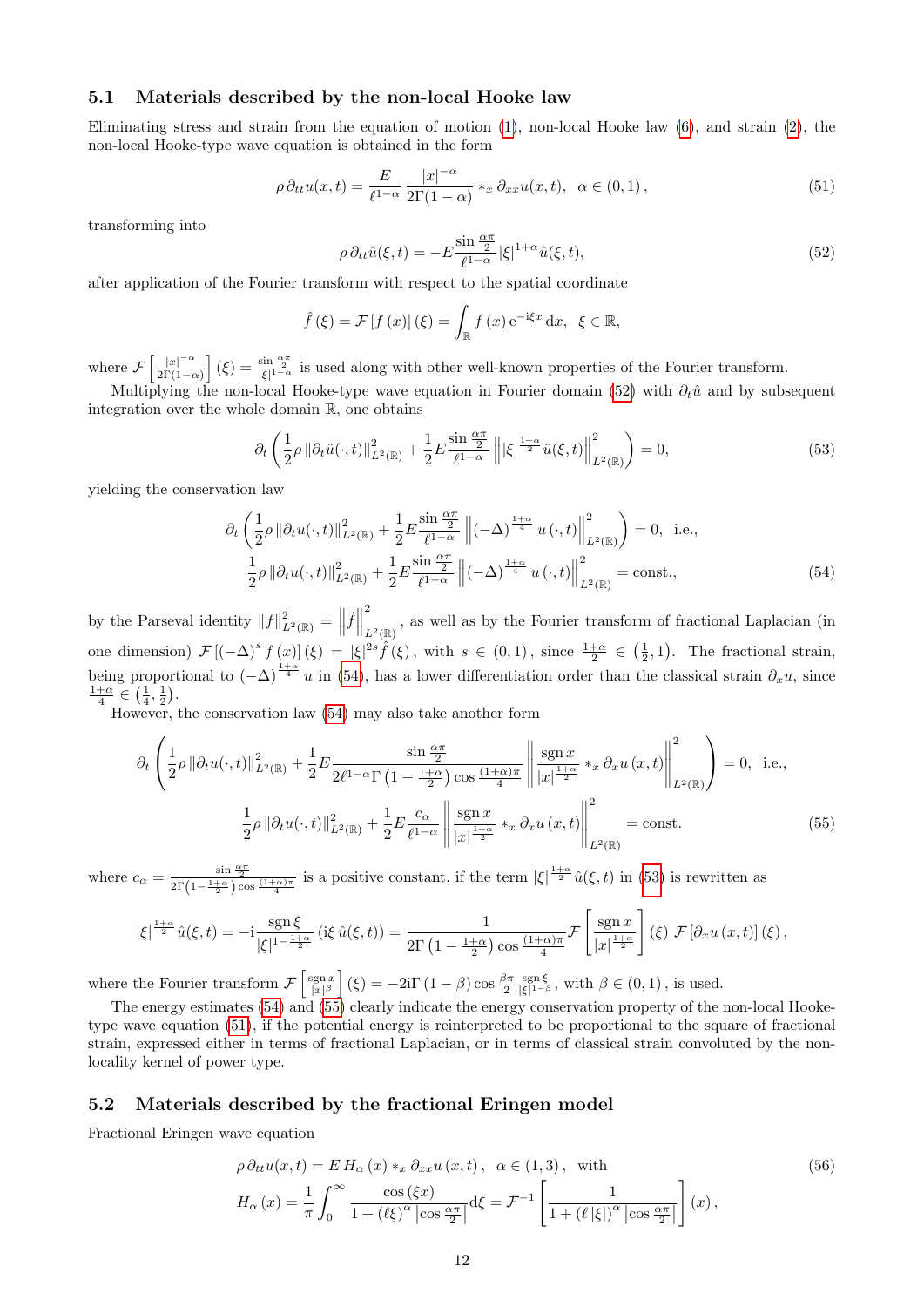is found as the inverse Fourier transform of

<span id="page-12-0"></span>
$$
\rho \,\partial_{tt}\hat{u}(\xi,t) = -E \frac{\xi^2}{1 + (\ell |\xi|)^\alpha \left| \cos \frac{\alpha \pi}{2} \right|} \hat{u}(\xi,t),\tag{57}
$$

obtained by eliminating  $\hat{\sigma}$  and  $\hat{\varepsilon}$  from the system of equations in the Fourier domain

$$
\begin{aligned}\n\text{i}\xi\,\hat{\sigma}(\xi,t) &= \rho\,\partial_{tt}\hat{u}(\xi,t), \quad \hat{\varepsilon}\,(\xi,t) = \text{i}\xi\,\hat{u}(\xi,t), \\
\left(1 + (\ell\,|\xi|)^\alpha\left|\cos\frac{\alpha\pi}{2}\right|\right)\hat{\sigma}(\xi,t) &= E\,\hat{\varepsilon}\,(\xi,t)\,,\n\end{aligned}
$$

respectively consisting of the Fourier transforms of equation of motion [\(1\)](#page-0-2), strain [\(2\)](#page-0-3), and fractional Eringen model [\(7\)](#page-1-2), where the Fourier transform of both [\(8\)](#page-1-8) and [\(9\)](#page-1-8), yielding  $\mathcal{F}\left[\mathcal{D}_x^{\alpha}f(x)\right](\xi) = -|\xi|^{\alpha}\left|\cos\frac{\alpha\pi}{2}\right| \hat{f}(\xi)$ , is used.

Multiplying the fractional Eringen wave equation in Fourier domain [\(57\)](#page-12-0) with  $\partial_t \hat{u}$  and by subsequent integration over the whole domain R, one obtains

<span id="page-12-1"></span>
$$
\partial_t \left( \frac{1}{2} \rho \left\| \partial_t \hat{u}(\cdot, t) \right\|_{L^2(\mathbb{R})}^2 + \frac{1}{2} E \left\| \hat{h}_\alpha \left( \xi \right) (\text{i}\xi \hat{u}(\xi, t)) \right\|_{L^2(\mathbb{R})}^2 \right) = 0, \text{ with}
$$
\n
$$
\hat{h}_\alpha \left( \xi \right) = -\text{i} \frac{\text{sgn}\,\xi}{\sqrt{1 + \left( \ell \left| \xi \right| \right)^\alpha \left| \cos \frac{\alpha \pi}{2} \right|}},
$$
\n(58)

so that the conservation law

$$
\partial_{t} \left( \frac{1}{2} \rho \left\| \partial_{t} u(\cdot, t) \right\|_{L^{2}(\mathbb{R})}^{2} + \frac{1}{2} E \left\| h_{\alpha} \left( x \right) *_{x} \partial_{x} u \left( x, t \right) \right\|_{L^{2}(\mathbb{R})}^{2} \right) = 0, \text{ i.e.,}
$$
\n
$$
\frac{1}{2} \rho \left\| \partial_{t} u(\cdot, t) \right\|_{L^{2}(\mathbb{R})}^{2} + \frac{1}{2} E \left\| h_{\alpha} \left( x \right) *_{x} \partial_{x} u \left( x, t \right) \right\|_{L^{2}(\mathbb{R})}^{2} = \text{const.}
$$
\n
$$
(59)
$$

follows from [\(58\)](#page-12-1) by the Parseval identity and inverse Fourier transform of  $\hat{h}_{\alpha}$ , given by

<span id="page-12-2"></span>
$$
h_{\alpha}(x) = \frac{1}{\pi} \int_0^{\infty} \frac{\sin(\xi x)}{\sqrt{1 + (\ell \xi)^{\alpha} |\cos \frac{\alpha \pi}{2}|}} d\xi.
$$

The energy estimate [\(59\)](#page-12-2) clearly indicates the energy conservation property of the fractional Eringen wave equation [\(56\)](#page-11-5), if the potential energy is again reinterpreted to be proportional to the square of fractional strain, expressed in terms of classical strain convoluted by the non-locality kernel  $h_{\alpha}$ .

#### 6 Conclusion

Energy dissipation and conservation properties of fractional wave equations, respectively corresponding to hereditary and non-local materials, are considered by employing the method of a priori energy estimates. More precisely, in the case of hereditary fractional wave equations it is obtained that the kinetic energy at arbitrary time-instant is less than the initial kinetic energy, while in the case of non-local fractional wave equations it is obtained that the sum of kinetic energy and non-local potential energy does not change in time, with the non-local potential energy being proportional to the square of fractional strain, obtained by convoluting the classical strain with the constitutive model dependant non-locality kernel.

Hereditary fractional models of viscoelastic material having differentiation orders below the first order are represented by the distributed-order viscoelastic model [\(3\)](#page-0-0), more precisely by the linear fractional model [\(13\)](#page-1-4) and power-type distributed-order model [\(14\)](#page-1-5), while thermodynamically consistent fractional Burgers models [\(4\)](#page-0-1) and [\(5\)](#page-1-0) represent constitutive models having differentiation orders up to the second order. In order to formulate the hereditary wave equation, in addition to the equation of motion [\(1\)](#page-0-2) and strain [\(2\)](#page-0-3), hereditary constitutive model expressed in terms of material response in stress relaxation and creep test is used, leading to six equivalent forms of the hereditary wave equation, three of them expressed in terms of relaxation modulus and the other three expressed in terms of creep compliance. It is found that the hereditary wave equation expressed in terms of relaxation modulus, either as [\(29\)](#page-4-11) for materials having finite glass modulus and thus finite wave speed as well, or as [\(30\)](#page-4-12) for materials having infinite glass modulus and thus infinite wave speed as well, leads to the physically meaningful energy estimates either [\(45\)](#page-9-0) or [\(47\)](#page-9-2) corresponding to energy dissipation. Therefore, the form of energy estimate depends on the material properties at the initial time-instant defining the wave propagation speed, rather than the material properties for large time differing the solid- and fluid-like materials. The energy estimate [\(50\)](#page-10-1), implied by the hereditary wave equation expressed in terms of creep compliance [\(31\)](#page-5-3), did not prove to have physical meaning.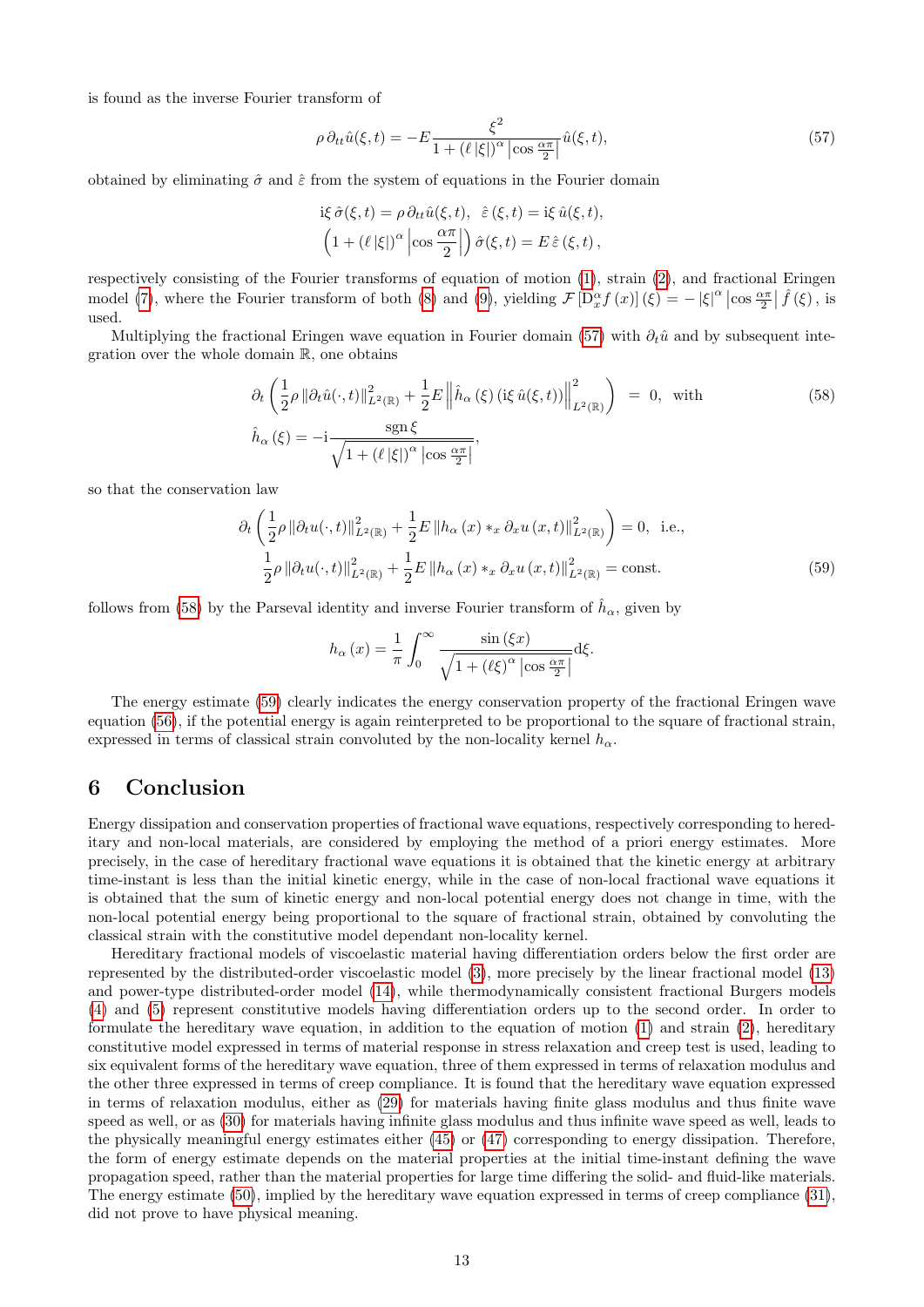Monotonicity property of the relaxation modulus, being completely monotonic function and creep compliance, being Bernstein function, is the key point in proving dissipativity properties of the hereditary fractional wave equations. It is shown that the requirement for relaxation modulus to be completely monotonic, i.e., creep compliance to be Bernstein function, is equivalent with the thermodynamical conditions for linear fractional model [\(13\)](#page-1-4) and power-type distributed-order model [\(14\)](#page-1-5), while in the case of the fractional Burgers models these monotonicity requirements are more restrictive than the thermodynamical requirements, as found in [\[31\]](#page-19-22).

Non-local Hooke and Eringen fractional wave equations, given by [\(51\)](#page-11-4) and [\(56\)](#page-11-5), are respectively obtained by coupling non-local constitutive models of Hooke- and Eringen-type, [\(6\)](#page-1-1) and [\(7\)](#page-1-2), with the equation of motion [\(1\)](#page-0-2) and strain [\(2\)](#page-0-3). A priori energy estimates [\(54\)](#page-11-1) and [\(55\)](#page-11-3) for non-local Hooke and energy estimate [\(59\)](#page-12-2) for the fractional Eringen wave equation imply the energy conservation, with the reinterpreted notion of the potential energy, being in a particular point dependant on the square of strain in all other points weighted by the model dependent non-locality kernel. In particular, in the energy estimates [\(54\)](#page-11-1) the non-local potential energy is proportional to the fractional strain, represented by the action of fractional Laplacian on the displacement.

## <span id="page-13-0"></span>A Thermodynamically consistent linear fractional models

Linear fractional model [\(13\)](#page-1-4), containing fractional differentiation orders below the first order, reduces to the following four thermodynamically consistent model classes, which are listed below, along with corresponding thermodynamical constraints and explicit forms of function  $K$ , given by  $(34)$ .

Case I: Models having the same number and orders of fractional derivatives of stress and strain:

<span id="page-13-2"></span><span id="page-13-1"></span>
$$
\sum_{i=1}^{n} a_{i} \,_{0} D_{t}^{\alpha_{i}} \sigma(t) = \sum_{i=1}^{n} b_{i} \,_{0} D_{t}^{\alpha_{i}} \varepsilon(t),
$$
\n
$$
0 \leq \alpha_{1} < \ldots < \alpha_{n} < 1 \text{ and } \frac{a_{1}}{b_{1}} \geq \frac{a_{2}}{b_{2}} \geq \ldots \geq \frac{a_{n}}{b_{n}} \geq 0,
$$
\n
$$
K(\rho) = -\sum_{i=1}^{n} \sum_{j=i+1}^{n} (a_{i} b_{j} - a_{j} b_{i}) \rho^{\alpha_{i} + \alpha_{j}} \sin\frac{(\alpha_{i} - \alpha_{j})\pi}{2};
$$
\n
$$
(60)
$$

Case II: Models having some extra derivatives of strain in addition to the same number and orders of fractional derivatives of stress and strain:

$$
\sum_{i=1}^{n} a_{i} \,_{0} D_{t}^{\alpha_{i}} \sigma(t) = \sum_{i=1}^{n} b_{i} \,_{0} D_{t}^{\alpha_{i}} \varepsilon(t) + \sum_{i=n+1}^{m} b_{i} \,_{0} D_{t}^{\beta_{i}} \varepsilon(t),
$$
\n
$$
0 \leq \alpha_{1} < \ldots < \alpha_{n} < \beta_{n+1} < \ldots < \beta_{m} < 1 \text{ and } \frac{a_{1}}{b_{1}} \geq \frac{a_{2}}{b_{2}} \geq \ldots \geq \frac{a_{n}}{b_{n}} \geq 0,
$$
\n
$$
(\rho) = -\sum_{i=1}^{n} \sum_{j=i+1}^{n} (a_{i} b_{j} - a_{j} b_{i}) \rho^{\alpha_{i} + \alpha_{j}} \sin \frac{(\alpha_{i} - \alpha_{j}) \pi}{2} - \sum_{i=1}^{n} \sum_{j=n+1}^{m} a_{i} b_{j} \rho^{\alpha_{i} + \beta_{j}} \sin \frac{(\alpha_{i} - \beta_{j}) \pi}{2};
$$
\n
$$
(61)
$$

Case III: Models having some extra derivatives of stress in addition to the same number and orders of fractional derivatives of stress and strain:

$$
\sum_{i=1}^{n-m} a_{i\,0} \mathcal{D}_{t}^{\alpha_{i}} \sigma(t) + \sum_{i=n-m+1}^{n} a_{i\,0} \mathcal{D}_{t}^{\alpha_{i}} \sigma(t) = \sum_{j=1}^{m} b_{j\,0} \mathcal{D}_{t}^{\alpha_{n-m+j}} \varepsilon(t),
$$
\n
$$
0 \leq \alpha_{1} < \ldots < \alpha_{m} < \alpha_{m+1} < \ldots < \alpha_{n} < 1 \text{ and } \frac{a_{n-m+1}}{b_{1}} \geq \frac{a_{n-m+2}}{b_{2}} \geq \ldots \geq \frac{a_{n}}{b_{m}} \geq 0,
$$
\n
$$
K(\rho) = -\sum_{i=1}^{n-m} \sum_{j=1}^{m} a_{i} b_{j} \rho^{\alpha_{i}+\alpha_{n-m+j}} \sin \frac{(\alpha_{i}-\alpha_{n-m+j})\pi}{2}
$$
\n
$$
-\frac{1}{2} \sum_{j=1}^{m} \sum_{i=n-m+j+1}^{n} \left( a_{i} b_{j} - a_{n-m+j} b_{i-(n-m)} \right) \rho^{\alpha_{i}+\alpha_{n-m+j}} \sin \frac{(\alpha_{n-m+j}-\alpha_{i})\pi}{2};
$$
\n
$$
(62)
$$

Case IV: Models having all orders of fractional derivatives of stress and strain different:

 $K$ 

<span id="page-13-4"></span><span id="page-13-3"></span>
$$
\sum_{i=1}^{n} a_{i} \,_{0} D_{t}^{\alpha_{i}} \sigma(t) = \sum_{j=1}^{m} b_{j} \,_{0} D_{t}^{\beta_{j}} \varepsilon(t),
$$
\n
$$
0 \leq \alpha_{1} < \ldots < \alpha_{n} < \beta_{1} < \ldots < \beta_{m} < 1, \text{ with } \alpha_{i} \neq \beta_{j}, \text{ for } i \neq j,
$$
\n
$$
K(\rho) = -\sum_{i=1}^{n} \sum_{j=1}^{m} a_{i} b_{j} \, \rho^{\alpha_{i} + \beta_{j}} \sin \frac{(\alpha_{i} - \beta_{j}) \, \pi}{2}.
$$
\n
$$
(63)
$$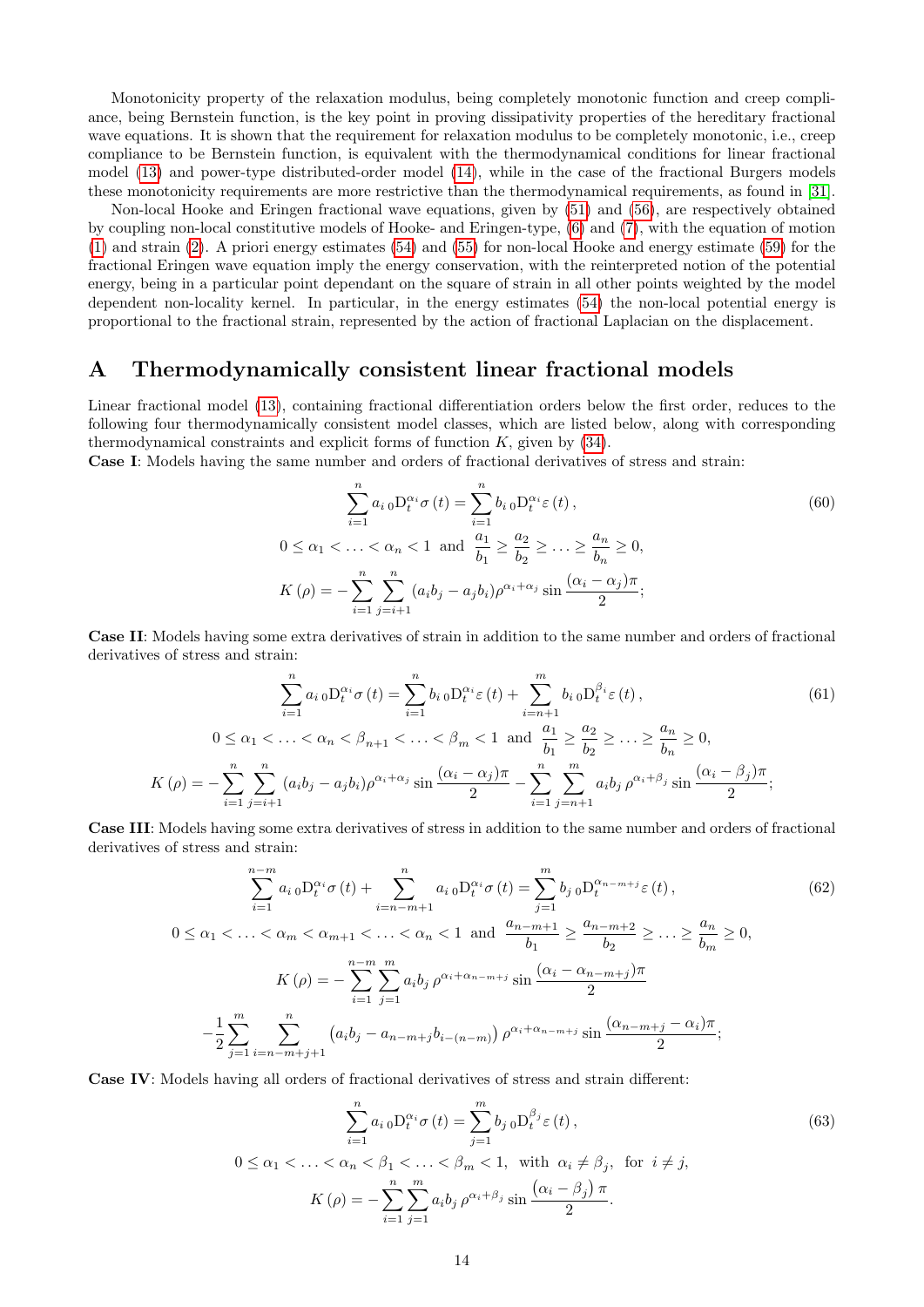## <span id="page-14-0"></span>B Fractional Burgers models

Thermodynamically consistent fractional Burgers models are listed below, along with corresponding thermodynamical constraints, as well as with the constraints on monotonicity of relaxation modulus and creep compliance, narrowing down the thermodynamical requirements and guaranteeing that relaxation modulus is completely monotonic, while creep compliance is Bernstein function. Model I:

> <span id="page-14-1"></span> $(1 + a_{1\,0}D_t^{\alpha} + a_{2\,0}D_t^{\beta} + a_{3\,0}D_t^{\gamma})\,\sigma(t) = (b_{1\,0}D_t^{\mu} + b_{2\,0}D_t^{\mu+\eta})\,\varepsilon(t),$ (64)  $0 \leq \alpha \leq \beta \leq \gamma \leq \mu \leq 1, \ \ 1 \leq \mu + \eta \leq 1 + \alpha, \ \ \frac{b_2}{b_1}$  $rac{b_2}{b_1} \leq a_i \frac{\cos \frac{(\mu - \eta)\pi}{2}}{\left|\cos \frac{(\mu + \eta)\pi}{2}\right|}$  $\frac{\cos \frac{(1-\eta)\pi}{2}}{\cos \frac{(1-\eta)\pi}{2}}$  $\left\lfloor \frac{\ln \eta}{2} \right\rfloor$ ,  $b<sub>2</sub>$  $\frac{b_2}{b_1} \leq a_i$  $\sin \frac{(\mu-\eta)\pi}{2}$  $\sin \frac{(\mu + \eta)\pi}{2}$  $\cos \frac{(\mu - \eta)\pi}{2}$  $\frac{\cos \frac{2}{\sqrt{1-\frac{1}{2}}}$  $\left\lfloor \frac{\ln \eta}{2} \right\rfloor$ ,

with  $(\eta, i) \in \{(\alpha, 1),(\beta, 2),(\gamma, 3)\};$ Model II:

<span id="page-14-2"></span>
$$
\left(1 + a_{1\,0}D_{t}^{\alpha} + a_{2\,0}D_{t}^{\beta} + a_{3\,0}D_{t}^{2\alpha}\right)\sigma\left(t\right) = \left(b_{1\,0}D_{t}^{\mu} + b_{2\,0}D_{t}^{\mu+\alpha}\right)\varepsilon\left(t\right),\tag{65}
$$
\n
$$
\frac{1}{2} \leq \alpha \leq \beta \leq \mu \leq 1, \quad \frac{a_{3}}{a_{1}}\frac{\left|\sin\frac{(\mu-2\alpha)\pi}{2}\right|}{\sin\frac{\mu\pi}{2}} \leq \frac{b_{2}}{b_{1}} \leq a_{1}\frac{\cos\frac{(\mu-\alpha)\pi}{2}}{\left|\cos\frac{(\mu+\alpha)\pi}{2}\right|},\,
$$
\n
$$
\frac{a_{3}}{a_{1}}\frac{\left|\sin\frac{(\mu-2\alpha)\pi}{2}\right|}{\sin\frac{\mu\pi}{2}} \frac{\cos\frac{(\mu-2\alpha)\pi}{2}}{\cos\frac{\mu\pi}{2}} \leq \frac{b_{2}}{b_{1}} \leq a_{1}\frac{\sin\frac{(\mu-\alpha)\pi}{2}}{\sin\frac{(\mu+\alpha)\pi}{2}} \frac{\cos\frac{(\mu-\alpha)\pi}{2}}{\left|\cos\frac{(\mu+\alpha)\pi}{2}\right|};
$$

Model III:

<span id="page-14-3"></span>
$$
\left(1 + a_1 \, {}_{0}D_{t}^{\alpha} + a_2 \, {}_{0}D_{t}^{\beta} + a_3 \, {}_{0}D_{t}^{\alpha+\beta}\right) \sigma\left(t\right) = \left(b_1 \, {}_{0}D_{t}^{\mu} + b_2 \, {}_{0}D_{t}^{\mu+\alpha}\right) \varepsilon\left(t\right),\tag{66}
$$
\n
$$
0 \leq \alpha \leq \beta \leq \mu \leq 1, \quad \alpha + \beta \geq 1, \quad \frac{a_3}{a_2} \frac{\left|\sin\left(\frac{\mu-\beta-\alpha}{2}\right)\pi\right|}{\sin\left(\frac{\mu-\beta+\alpha}{2}\right)} \leq \frac{b_2}{b_1} \leq a_1 \frac{\cos\left(\frac{\mu-\alpha}{2}\right)\pi}{\left|\cos\left(\frac{\mu+\alpha}{2}\right)\pi\right|},\tag{66}
$$
\n
$$
\frac{a_3}{a_2} \frac{\left|\sin\left(\frac{\mu-\beta-\alpha}{2}\right)\pi\right|}{\sin\left(\frac{\mu-\beta+\alpha}{2}\right)} \frac{\cos\left(\frac{\mu-\beta-\alpha}{2}\right)\pi}{\cos\left(\frac{\mu-\beta+\alpha}{2}\right)} \leq \frac{b_2}{b_1} \leq a_1 \frac{\sin\left(\frac{\mu-\alpha}{2}\right)\pi}{\sin\left(\frac{\mu+\alpha}{2}\right)} \frac{\cos\left(\frac{\mu-\alpha}{2}\right)\pi}{\left|\cos\left(\frac{\mu+\alpha}{2}\right)\pi\right|};
$$

Model IV:

$$
\left(1 + a_1 \, {}_0D_t^{\alpha} + a_2 \, {}_0D_t^{\beta} + a_3 \, {}_0D_t^{\alpha+\beta}\right) \sigma\left(t\right) = \left(b_1 \, {}_0D_t^{\mu} + b_2 \, {}_0D_t^{\mu+\beta}\right) \varepsilon\left(t\right),\tag{67}
$$
\n
$$
0 \le \alpha \le \beta \le \mu \le 1, \quad 1 - \alpha \le \beta \le 1 - (\mu - \alpha), \quad \frac{a_3}{a_1} \frac{\left|\sin \frac{(\mu - \alpha - \beta)\pi}{2}\right|}{\sin \frac{(\mu - \alpha + \beta)\pi}{2}} \le \frac{b_2}{b_1} \le a_2 \frac{\cos \frac{(\mu - \beta)\pi}{2}}{\left|\cos \frac{(\mu + \beta)\pi}{2}\right|},\,
$$
\n
$$
\frac{a_3}{a_1} \frac{\left|\sin \frac{(\mu - \alpha - \beta)\pi}{2}\right|}{\sin \frac{(\mu - \alpha + \beta)\pi}{2}} \frac{\cos \frac{(\mu - \alpha - \beta)\pi}{2}}{\cos \frac{(\mu - \alpha + \beta)\pi}{2}} \le \frac{b_2}{b_1} \le a_2 \frac{\sin \frac{(\mu - \beta)\pi}{2}}{\sin \frac{(\mu + \beta)\pi}{2}} \frac{\cos \frac{(\mu - \beta)\pi}{2}}{\left|\cos \frac{(\mu + \beta)\pi}{2}\right|};
$$
\n(67)

Model V:

<span id="page-14-4"></span>
$$
\left(1 + a_{1\,0}D_t^{\alpha} + a_{2\,0}D_t^{\beta} + a_{3\,0}D_t^{2\beta}\right)\sigma\left(t\right) = \left(b_{1\,0}D_t^{\mu} + b_{2\,0}D_t^{\mu+\beta}\right)\varepsilon\left(t\right),\tag{68}
$$

$$
0 \le \alpha \le \beta \le \mu \le 1, \ \ \frac{1}{2} \le \beta \le 1 - (\mu - \alpha), \ \ \frac{a_3}{a_2} \frac{\left| \sin \frac{(\mu - 2\beta)\pi}{2} \right|}{\sin \frac{\mu \pi}{2}} \le \frac{b_2}{b_1} \le a_2 \frac{\cos \frac{(\mu - \beta)\pi}{2}}{\left| \cos \frac{(\mu + \beta)\pi}{2} \right|},\tag{69}
$$

<span id="page-14-5"></span>
$$
\frac{a_3}{a_2} \frac{\left| \sin \frac{(\mu - 2\beta)\pi}{2} \right|}{\sin \frac{\mu \pi}{2}} \frac{\cos \frac{(\mu - 2\beta)\pi}{2}}{\cos \frac{\mu \pi}{2}} \le \frac{b_2}{b_1} \le a_2 \frac{\sin \frac{(\mu - \beta)\pi}{2}}{\sin \frac{(\mu + \beta)\pi}{2}} \frac{\cos \frac{(\mu - \beta)\pi}{2}}{\left| \cos \frac{(\mu + \beta)\pi}{2} \right|};\tag{70}
$$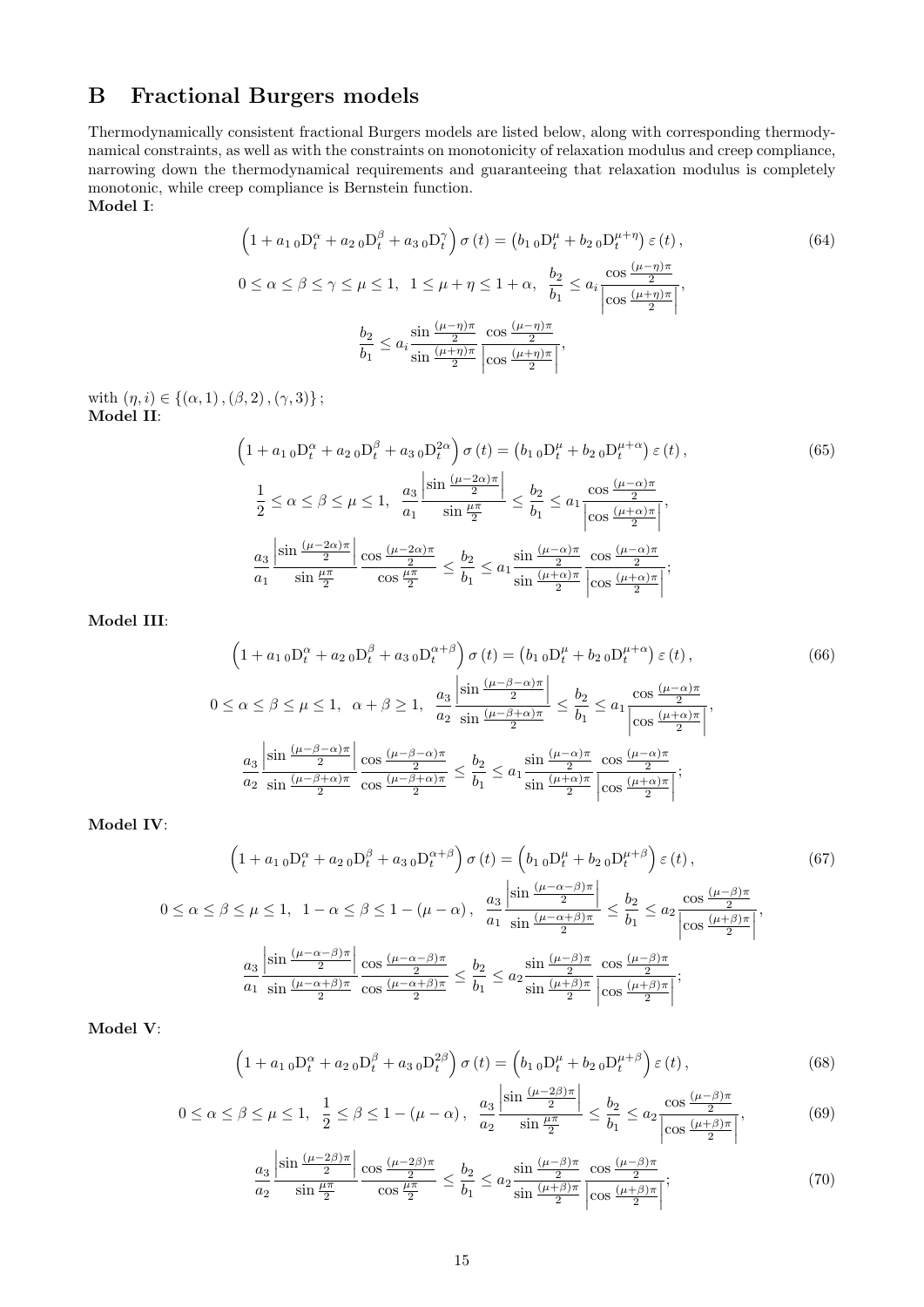Model VI:

<span id="page-15-1"></span>
$$
\left(1 + a_{1\,0}D_{t}^{\alpha} + a_{2\,0}D_{t}^{\beta} + a_{3\,0}D_{t}^{\alpha+\beta}\right)\sigma\left(t\right) = \left(b_{1\,0}D_{t}^{\beta} + b_{2\,0}D_{t}^{\alpha+\beta}\right)\varepsilon\left(t\right),\tag{71}
$$
\n
$$
0 \leq \alpha \leq \beta \leq 1, \quad \alpha + \beta \geq 1, \quad \frac{a_{3}}{a_{2}} \leq \frac{b_{2}}{b_{1}} \leq a_{1} \frac{\cos\left(\beta-\alpha\right)\pi}{\left|\cos\left(\beta+\alpha\right)\pi\right|},\tag{71}
$$
\n
$$
\frac{a_{3}}{a_{2}} \leq \frac{b_{2}}{b_{1}} \leq a_{1} \frac{\sin\left(\beta-\alpha\right)\pi}{\frac{2}{a_{2}}}\frac{\cos\left(\beta-\alpha\right)\pi}{\left|\cos\left(\beta+\alpha\right)\pi\right|} \leq a_{1} \frac{\cos\left(\beta-\alpha\right)\pi}{\left|\cos\left(\beta+\alpha\right)\pi\right|};
$$

Model VII:

<span id="page-15-2"></span>
$$
\left(1 + a_{1\,0}D_{t}^{\alpha} + a_{2\,0}D_{t}^{\beta} + a_{3\,0}D_{t}^{2\beta}\right)\sigma\left(t\right) = \left(b_{1\,0}D_{t}^{\beta} + b_{2\,0}D_{t}^{2\beta}\right)\varepsilon\left(t\right),\tag{72}
$$
\n
$$
0 \leq \alpha \leq \beta \leq 1, \quad \frac{1}{2} \leq \beta \leq \frac{1 + \alpha}{2}, \quad \frac{a_{3}}{a_{2}} \leq \frac{b_{2}}{b_{1}} \leq a_{2}\frac{1}{\left|\cos\left(\beta\pi\right)\right|},\tag{72}
$$
\n
$$
\frac{a_{3}}{a_{2}} \leq \frac{a_{2}}{2\cos^{2}\left(\beta\pi\right)}\left(1 - \sqrt{1 - \frac{4a_{3}\cos^{2}\left(\beta\pi\right)}{a_{2}^{2}}}\right) \leq \frac{b_{2}}{b_{1}} \leq \frac{a_{2}}{\left|\cos\left(\beta\pi\right)\right|};
$$

Model VIII:

$$
\left(1+\bar{a}_{1\ 0}D_{t}^{\alpha}+\bar{a}_{2\ 0}D_{t}^{2\alpha}\right)\sigma\left(t\right)=\left(b_{1\ 0}D_{t}^{\alpha}+b_{2\ 0}D_{t}^{2\alpha}\right)\varepsilon\left(t\right),\qquad(73)
$$
\n
$$
\frac{1}{2}\le\alpha\le1,\quad\frac{\bar{a}_{2}}{\bar{a}_{1}}\le\frac{b_{2}}{b_{1}}\le\bar{a}_{1}\frac{1}{\left|\cos\left(\alpha\pi\right)\right|},\qquad(73)
$$
\n
$$
\frac{\bar{a}_{2}}{\bar{a}_{1}}\le\frac{\bar{a}_{1}}{2\cos^{2}\left(\alpha\pi\right)}\left(1-\sqrt{1-\frac{4\bar{a}_{2}\cos^{2}\left(\alpha\pi\right)}{\bar{a}_{1}^{2}}}\right)\le\frac{b_{2}}{b_{1}}\le\frac{\bar{a}_{1}}{\left|\cos\left(\alpha\pi\right)\right|}.
$$

## <span id="page-15-0"></span>C Calculation of relaxation modulus and creep compliances

The relaxation modulus [\(32\)](#page-5-0) and creep compliance [\(35\)](#page-5-1) are calculated by the Laplace transform inversion formula

<span id="page-15-5"></span>
$$
f(t) = \mathcal{L}^{-1}\left[\tilde{f}(s)\right](t) = \frac{1}{2\pi i} \lim_{\substack{R \to \infty \\ r \to 0}} \int_{\Gamma_0} \tilde{f}(s) e^{st} ds,
$$
\n(74)

with  $\Gamma_0$  being the Bromwich path, respectively applied to the relaxation modulus in complex domain

<span id="page-15-3"></span>
$$
\tilde{\sigma}_{sr}(s) = \frac{1}{s} \frac{\Phi_{\varepsilon}(s)}{\Phi_{\sigma}(s)}, \quad \text{Re}\, s > p_0 \ge 0,\tag{75}
$$

and creep compliance in complex domain

<span id="page-15-4"></span>
$$
\tilde{\varepsilon}_{cr}(s) = \frac{1}{s} \frac{\Phi_{\sigma}(s)}{\Phi_{\varepsilon}(s)}, \quad \text{Re}\, s > p_0 \ge 0,\tag{76}
$$

see also [\(21\)](#page-4-1), while the creep compliance [\(37\)](#page-5-2) is obtained as

<span id="page-15-7"></span>
$$
\varepsilon_{cr}(t) = \int_0^t f_{cr}(t') dt', \text{ with}
$$
\n
$$
f_{cr}(t) = \mathcal{L}^{-1} \left[ \tilde{f}_{cr}(s) \right](t) = \frac{1}{\pi} \int_0^\infty \frac{K(\rho)}{\left| \Phi_\varepsilon \left( \rho e^{i\pi} \right) \right|^2} e^{-\rho t} d\rho \text{ and } \tilde{f}_{cr}(s) = \frac{\Phi_\sigma(s)}{\Phi_\varepsilon(s)} \tag{77}
$$

from the creep compliance in complex domain [\(76\)](#page-15-4) by the use of the Laplace transform inversion formula [\(74\)](#page-15-5). Assuming (A1), the Cauchy integral theorem

<span id="page-15-6"></span>
$$
\oint_{\Gamma} \tilde{f}(s) e^{st} ds = 0,
$$
\n(78)

where  $\Gamma$  is a closed curve containing the Bromwich path  $\Gamma_0$ , chosen as in Figure [1,](#page-16-0) is used in order to calculate the inverse Laplace transform by [\(74\)](#page-15-5).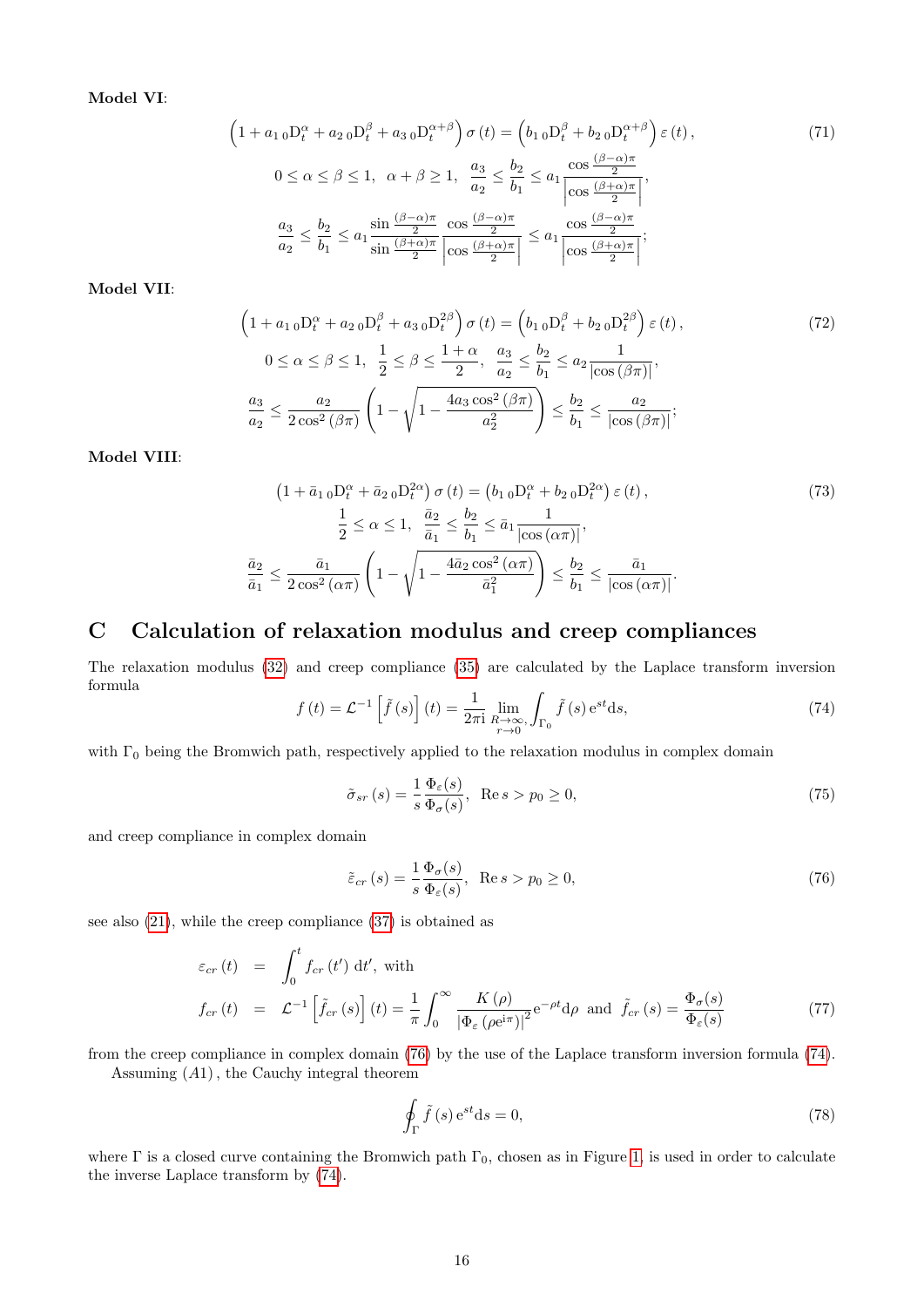<span id="page-16-0"></span>

Figure 1: Contour Γ.

The integrals along contours  $\Gamma_3$  (parametrized by  $s = \rho e^{i\pi}$ ,  $\rho \in (r, R)$ ) and  $\Gamma_5$  (parametrized by  $s = \rho e^{-i\pi}$ ,  $\rho \in (r, R)$  in the case of relaxation modulus [\(32\)](#page-5-0) read

$$
\lim_{\substack{R \to \infty \\ r \to 0}} \int_{\Gamma_3} \tilde{\sigma}_{sr}(s) e^{st} ds = \int_{\infty}^0 \frac{1}{\rho e^{i\pi}} \frac{\Phi_{\varepsilon}(\rho e^{i\pi})}{\Phi_{\sigma}(\rho e^{i\pi})} e^{-\rho t} e^{i\pi} d\rho = -\int_0^{\infty} \frac{\Phi_{\varepsilon}(\rho e^{i\pi})}{\Phi_{\sigma}(\rho e^{i\pi})} \frac{e^{-\rho t}}{\rho} d\rho,
$$
\n
$$
\lim_{\substack{R \to \infty \\ r \to 0}} \int_{\Gamma_5} \tilde{\sigma}_{sr}(s) e^{st} ds = \int_0^{\infty} \frac{1}{\rho e^{-i\pi}} \frac{\Phi_{\varepsilon}(\rho e^{-i\pi})}{\Phi_{\sigma}(\rho e^{-i\pi})} e^{-\rho t} e^{-i\pi} d\rho = \int_0^{\infty} \frac{\bar{\Phi}_{\varepsilon}(\rho e^{i\pi})}{\bar{\Phi}_{\sigma}(\rho e^{i\pi})} \frac{e^{-\rho t}}{\rho} d\rho,
$$

while for the creep compliance in the form [\(35\)](#page-5-1), the integrals are

$$
\lim_{R \to \infty, \int_{\Gamma_3} \tilde{\varepsilon}_{cr}(s) e^{st} ds = \int_{\infty}^{0} \frac{1}{\rho e^{i\pi}} \frac{\Phi_{\sigma}(\rho e^{i\pi})}{\Phi_{\varepsilon}(\rho e^{i\pi})} e^{-\rho t} e^{i\pi} d\rho = -\int_{0}^{\infty} \frac{\Phi_{\sigma}(\rho e^{i\pi})}{\Phi_{\varepsilon}(\rho e^{i\pi})} \frac{e^{-\rho t}}{\rho} d\rho,
$$
\n
$$
\lim_{R \to \infty, \int_{\Gamma_5} \tilde{\varepsilon}_{cr}(s) e^{st} ds = \int_{0}^{\infty} \frac{1}{\rho e^{-i\pi}} \frac{\Phi_{\sigma}(\rho e^{-i\pi})}{\Phi_{\varepsilon}(\rho e^{-i\pi})} e^{-\rho t} e^{-i\pi} d\rho = \int_{0}^{\infty} \frac{\bar{\Phi}_{\sigma}(\rho e^{i\pi})}{\bar{\Phi}_{\varepsilon}(\rho e^{i\pi})} \frac{e^{-\rho t}}{\rho} d\rho,
$$

and for the creep compliance in the form [\(37\)](#page-5-2) their form is

$$
\lim_{R \to \infty, \int_{\Gamma_3} \tilde{f}_{cr}(s) e^{st} ds = \int_{\infty}^0 \frac{\Phi_{\sigma}(\rho e^{i\pi})}{\Phi_{\varepsilon}(\rho e^{i\pi})} e^{-\rho t} e^{i\pi} d\rho = \int_0^{\infty} \frac{\Phi_{\sigma}(\rho e^{i\pi})}{\Phi_{\varepsilon}(\rho e^{i\pi})} e^{-\rho t} d\rho,
$$
\n
$$
\lim_{R \to \infty, \int_{\Gamma_5} \tilde{f}_{cr}(s) e^{st} ds = \int_0^{\infty} \frac{\Phi_{\sigma}(\rho e^{-i\pi})}{\Phi_{\varepsilon}(\rho e^{-i\pi})} e^{-\rho t} e^{-i\pi} d\rho = -\int_0^{\infty} \frac{\bar{\Phi}_{\sigma}(\rho e^{i\pi})}{\bar{\Phi}_{\varepsilon}(\rho e^{i\pi})} e^{-\rho t} d\rho,
$$

where, according to [\(17\)](#page-4-9), one has  $\Phi_{\sigma}(\bar{s}) = \bar{\Phi}_{\sigma}(s)$  and  $\Phi_{\varepsilon}(\bar{s}) = \bar{\Phi}_{\varepsilon}(s)$  (bar denotes the complex conjugation), so that

<span id="page-16-1"></span>
$$
\lim_{R \to \infty, \int_{\Gamma_3 \cup \Gamma_5} \tilde{\sigma}_{sr}(s) e^{st} ds = \int_0^\infty \left( \frac{\bar{\Phi}_{\varepsilon} \left( \rho e^{i\pi} \right)}{\bar{\Phi}_{\sigma} \left( \rho e^{i\pi} \right)} - \frac{\Phi_{\varepsilon} \left( \rho e^{i\pi} \right)}{\Phi_{\sigma} \left( \rho e^{i\pi} \right)} \right) \frac{e^{-\rho t}}{\rho} d\rho = -2i \int_0^\infty \frac{K(\rho)}{\left| \Phi_{\sigma} \left( \rho e^{i\pi} \right) \right|^2} \frac{e^{-\rho t}}{\rho} d\rho, (79)
$$

$$
\lim_{R \to \infty, \int_{\Gamma_3 \cup \Gamma_5} \tilde{\varepsilon}_{cr}(s) e^{st} ds = \int_0^\infty \left( \frac{\bar{\Phi}_\sigma \left( \rho e^{i\pi} \right)}{\bar{\Phi}_\varepsilon \left( \rho e^{i\pi} \right)} - \frac{\Phi_\sigma \left( \rho e^{i\pi} \right)}{\Phi_\varepsilon \left( \rho e^{i\pi} \right)} \right) \frac{e^{-\rho t}}{\rho} d\rho = 2i \int_0^\infty \frac{K(\rho)}{\left| \Phi_\varepsilon \left( \rho e^{i\pi} \right) \right|^2} \frac{e^{-\rho t}}{\rho} d\rho, \quad (80)
$$

$$
\lim_{R \to \infty, \int_{\Gamma_3 \cup \Gamma_5} \tilde{f}_{cr}(s) e^{st} ds = \int_0^\infty \left( \frac{\Phi_\sigma \left( \rho e^{i\pi} \right)}{\Phi_\varepsilon \left( \rho e^{i\pi} \right)} - \frac{\bar{\Phi}_\sigma \left( \rho e^{i\pi} \right)}{\bar{\Phi}_\varepsilon \left( \rho e^{i\pi} \right)} \right) e^{-\rho t} d\rho = -2i \int_0^\infty \frac{K(\rho)}{\left| \Phi_\varepsilon \left( \rho e^{i\pi} \right) \right|^2} e^{-\rho t} d\rho, \quad (81)
$$

respectively, with

$$
K\left(\rho\right) = \frac{1}{2\mathrm{i}}\left(\bar{\Phi}_{\sigma}\left(\rho e^{\mathrm{i}\pi}\right)\Phi_{\varepsilon}\left(\rho e^{\mathrm{i}\pi}\right) - \Phi_{\sigma}\left(\rho e^{\mathrm{i}\pi}\right)\bar{\Phi}_{\varepsilon}\left(\rho e^{\mathrm{i}\pi}\right)\right)
$$

giving [\(34\)](#page-5-0). According to the Cauchy integral theorem [\(78\)](#page-15-6), the integrals [\(79\)](#page-16-1) and [\(80\)](#page-16-1) yield the second terms in relaxation modulus [\(32\)](#page-5-0) and creep compliance [\(35\)](#page-5-1), while the integral [\(81\)](#page-16-1) yields function  $f_{cr}$  in [\(77\)](#page-15-7), since the integrals along Γ<sub>1</sub>, Γ<sub>2</sub>, Γ<sub>6</sub>, Γ<sub>7</sub> tend to zero as  $R \to \infty$  and  $r \to 0$ , and the integral along Γ<sub>4</sub> is: nonzero in cases of [\(32\)](#page-5-0) and [\(35\)](#page-5-1), and zero in the case of [\(77\)](#page-15-7).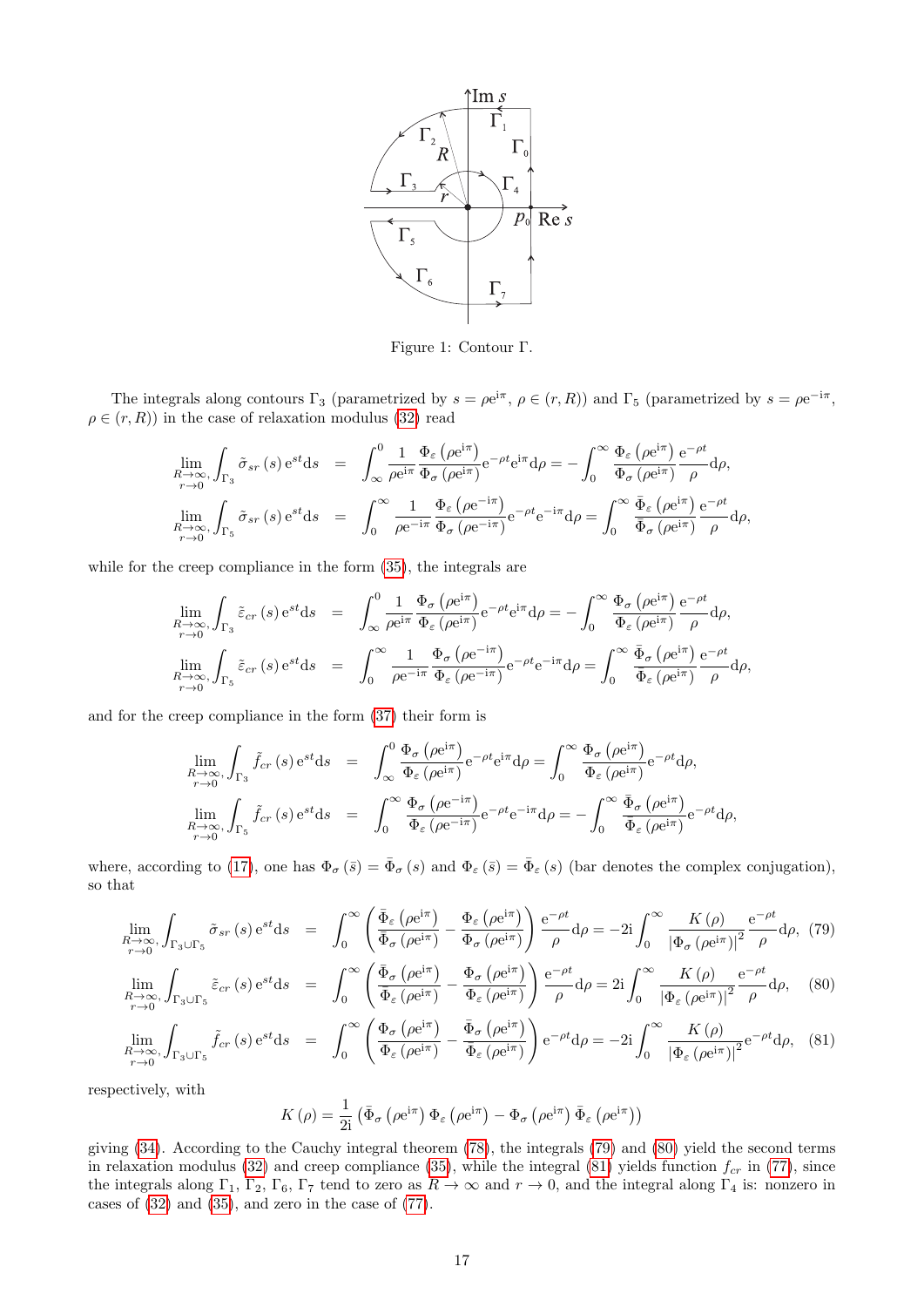The contour  $\Gamma_1$  is parametrized by  $s = p + iR$ ,  $p \in (0, p_0)$ , with  $R \to \infty$ , so that the integrals

$$
\int_{\Gamma_1} \tilde{\sigma}_{sr}(s) e^{st} ds = \int_{p_0}^{0} \frac{1}{p + iR} \frac{\Phi_{\varepsilon}(p + iR)}{\Phi_{\sigma}(p + iR)} e^{(p + iR)t} dp,
$$
\n
$$
\int_{\Gamma_1} \tilde{\varepsilon}_{cr}(s) e^{st} ds = \int_{p_0}^{0} \frac{1}{p + iR} \frac{\Phi_{\sigma}(p + iR)}{\Phi_{\varepsilon}(p + iR)} e^{(p + iR)t} dp,
$$
\n
$$
\int_{\Gamma_1} \tilde{f}_{cr}(s) e^{st} ds = \int_{p_0}^{0} \frac{\Phi_{\sigma}(p + iR)}{\Phi_{\varepsilon}(p + iR)} e^{(p + iR)t} dp
$$

are estimated as

$$
\left| \int_{\Gamma_1} \tilde{\sigma}_{sr}(s) e^{st} ds \right| \leq \int_0^{p_0} \frac{1}{|p + iR|} \left| \frac{\Phi_{\varepsilon}(p + iR)}{\Phi_{\sigma}(p + iR)} \right| e^{pt} dp,
$$
  

$$
\left| \int_{\Gamma_1} \tilde{\varepsilon}_{cr}(s) e^{st} ds \right| \leq \int_0^{p_0} \frac{1}{|p + iR|} \left| \frac{\Phi_{\sigma}(p + iR)}{\Phi_{\varepsilon}(p + iR)} \right| e^{pt} dp,
$$
  

$$
\left| \int_{\Gamma_1} \tilde{f}_{cr}(s) e^{st} ds \right| \leq \int_0^{p_0} \left| \frac{\Phi_{\sigma}(p + iR)}{\Phi_{\varepsilon}(p + iR)} \right| e^{pt} dp.
$$

Assuming  $s = \rho e^{i\varphi}$ , since  $R \to \infty$ , one obtains  $\rho = \sqrt{p^2 + R^2} \sim R$  and  $\varphi = \arctan \frac{R}{p} \sim \frac{\pi}{2}$ , the previous expressions become

$$
\lim_{R \to \infty} \left| \int_{\Gamma_1} \tilde{\sigma}_{sr} (s) e^{st} ds \right| \leq \lim_{R \to \infty} \int_0^{p_0} \frac{1}{R} \left| \frac{\Phi_{\varepsilon} (Re^{i\frac{\pi}{2}})}{\Phi_{\sigma} (Re^{i\frac{\pi}{2}})} \right| e^{pt} dp = 0,
$$
  

$$
\lim_{R \to \infty} \left| \int_{\Gamma_1} \tilde{\varepsilon}_{cr} (s) e^{st} ds \right| \leq \lim_{R \to \infty} \int_0^{p_0} \frac{1}{R} \left| \frac{\Phi_{\sigma} (Re^{i\frac{\pi}{2}})}{\Phi_{\varepsilon} (Re^{i\frac{\pi}{2}})} \right| e^{pt} dp = 0,
$$
  

$$
\lim_{R \to \infty} \left| \int_{\Gamma_1} \tilde{f}_{cr} (s) e^{st} ds \right| \leq \lim_{R \to \infty} \int_0^{p_0} \left| \frac{\Phi_{\sigma} (Re^{i\frac{\pi}{2}})}{\Phi_{\varepsilon} (Re^{i\frac{\pi}{2}})} \right| e^{pt} dp = 0,
$$

due to assumptions  $(A2)$ ,  $(A3)$ , and  $(A4)$ , respectively. Analogously, it can be proved that the integral along  $\Gamma_7$  tends to zero as well.

The integrals along contour  $\Gamma_2$ , parametrized by  $s = Re^{i\varphi}$ ,  $\varphi \in (\frac{\pi}{2}, \pi)$ , with  $R \to \infty$ , are

$$
\int_{\Gamma_2} \tilde{\sigma}_{sr} (s) e^{st} ds = \int_{\frac{\pi}{2}}^{\pi} \frac{1}{Re^{i\varphi}} \frac{\Phi_{\varepsilon}(Re^{i\varphi})}{\Phi_{\sigma}(Re^{i\varphi})} e^{Rte^{i\varphi}} iRe^{i\varphi} d\varphi,
$$
\n
$$
\int_{\Gamma_2} \tilde{\varepsilon}_{cr} (s) e^{st} ds = \int_{\frac{\pi}{2}}^{\pi} \frac{1}{Re^{i\varphi}} \frac{\Phi_{\sigma}(Re^{i\varphi})}{\Phi_{\varepsilon}(Re^{i\varphi})} e^{Rte^{i\varphi}} iRe^{i\varphi} d\varphi,
$$
\n
$$
\int_{\Gamma_2} \tilde{f}_{cr} (s) e^{st} ds = \int_{\frac{\pi}{2}}^{\pi} \frac{\Phi_{\sigma}(Re^{i\varphi})}{\Phi_{\varepsilon}(Re^{i\varphi})} e^{Rte^{i\varphi}} iRe^{i\varphi} d\varphi
$$

respectively, yielding the estimates

$$
\left| \int_{\Gamma_2} \tilde{\sigma}_{sr} (s) e^{st} ds \right| \leq \int_{\frac{\pi}{2}}^{\pi} \left| \frac{\Phi_{\varepsilon}(Re^{i\varphi})}{\Phi_{\sigma}(Re^{i\varphi})} \right| e^{Rt \cos \varphi} d\varphi = 0,
$$
  

$$
\left| \int_{\Gamma_2} \tilde{\varepsilon}_{cr} (s) e^{st} ds \right| \leq \int_{\frac{\pi}{2}}^{\pi} \left| \frac{\Phi_{\sigma}(Re^{i\varphi})}{\Phi_{\varepsilon}(Re^{i\varphi})} \right| e^{Rt \cos \varphi} d\varphi = 0,
$$
  

$$
\left| \int_{\Gamma_2} \tilde{f}_{cr} (s) e^{st} ds \right| \leq \int_{\frac{\pi}{2}}^{\pi} R \left| \frac{\Phi_{\sigma}(Re^{i\varphi})}{\Phi_{\varepsilon}(Re^{i\varphi})} \right| e^{Rt \cos \varphi} d\varphi = 0.
$$

due to assumptions  $(A2)$ ,  $(A3)$ , and  $(A4)$ , respectively. By the similar arguments, the integral along  $\Gamma_6$  tends to zero as well.

Parametrization of the contour  $\Gamma_4$  is  $s = re^{i\varphi}, \varphi \in (-\pi, \pi)$ , with  $r \to 0$ , so that

$$
\int_{\Gamma_4} \tilde{\sigma}_{sr} (s) e^{st} ds = \int_{\pi}^{-\pi} \frac{1}{r e^{i\varphi}} \frac{\Phi_{\varepsilon} (re^{i\varphi})}{\Phi_{\sigma} (re^{i\varphi})} e^{r t e^{i\varphi}} i r e^{i\varphi} d\varphi,
$$
\n
$$
\int_{\Gamma_4} \tilde{\varepsilon}_{cr} (s) e^{st} ds = \int_{\pi}^{-\pi} \frac{1}{r e^{i\varphi}} \frac{\Phi_{\sigma} (re^{i\varphi})}{\Phi_{\varepsilon} (re^{i\varphi})} e^{r t e^{i\varphi}} i r e^{i\varphi} d\varphi,
$$
\n
$$
\int_{\Gamma_4} \tilde{f}_{cr} (s) e^{st} ds = \int_{\pi}^{-\pi} \frac{\Phi_{\sigma} (re^{i\varphi})}{\Phi_{\varepsilon} (re^{i\varphi})} e^{r t e^{i\varphi}} i r e^{i\varphi} d\varphi
$$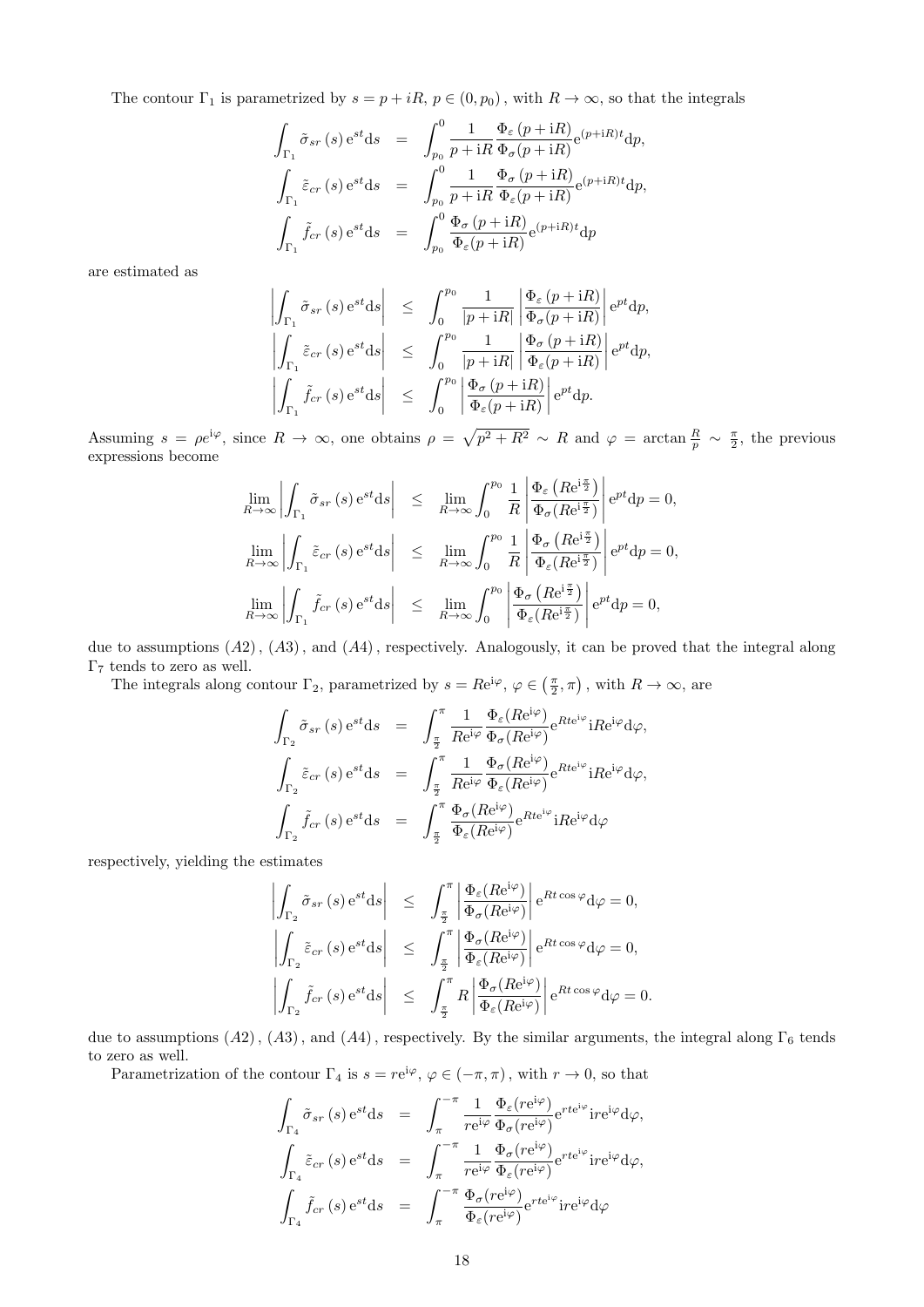respectively, yield

$$
\lim_{r \to 0} \int_{\Gamma_4} \tilde{\sigma}_{sr}(s) e^{st} ds = -i \lim_{r \to 0} \int_{-\pi}^{\pi} \frac{\Phi_{\varepsilon}(re^{i\varphi})}{\Phi_{\sigma}(re^{i\varphi})} d\varphi = -2\pi i \sigma_{sr}^{(e)},
$$
  
\n
$$
\lim_{r \to 0} \int_{\Gamma_4} \tilde{\varepsilon}_{cr}(s) e^{st} ds = -i \lim_{r \to 0} \int_{-\pi}^{\pi} \frac{\Phi_{\sigma}(re^{i\varphi})}{\Phi_{\varepsilon}(re^{i\varphi})} d\varphi = -2\pi i \varepsilon_{cr}^{(e)},
$$
  
\n
$$
\lim_{r \to 0} \left| \int_{\Gamma_4} \tilde{f}_{cr}(s) e^{st} ds \right| \le \lim_{r \to 0} \int_{-\pi}^{\pi} r \left| \frac{\Phi_{\sigma}(re^{i\varphi})}{\Phi_{\varepsilon}(re^{i\varphi})} \right| d\varphi = 0,
$$

due to  $(33)$ ,  $(36)$ , and assumption  $(A4)$ .

## Acknowledgment

This work is supported by the Serbian Ministry of Education, Science and Technological Development under grants 174005 and 174024, by the Provincial Secretariat for Higher Education and Scientific Research under grant 142 − 451 − 2102/2019, as well as by FWO Odysseus project of Michael Ruzhansky.

### References

- <span id="page-18-1"></span>[1] T. M. Atanackovic. On a distributed derivative model of a viscoelastic body. Comptes Rendus Mécanique, 331:687–692, 2003.
- <span id="page-18-3"></span>[2] T. M. Atanackovic, M. Janev, Lj. Oparnica, S. Pilipovic, and D. Zorica. Space-time fractional Zener wave equation. Proceedings of the Royal Society A: Mathematical, Physical and Engineering Sciences, 471:20140614–1–25, 2015.
- <span id="page-18-0"></span>[3] T. M. Atanackovic, S. Konjik, Lj. Oparnica, and D. Zorica. Thermodynamical restrictions and wave propagation for a class of fractional order viscoelastic rods. Abstract and Applied Analysis, 2011:ID975694– 1–32, 2011.
- <span id="page-18-9"></span>[4] T. M. Atanackovic, S. Pilipovic, B. Stankovic, and D. Zorica. Fractional Calculus with Applications in Mechanics: Wave Propagation, Impact and Variational Principles. Wiley-ISTE, London, 2014.
- <span id="page-18-2"></span>[5] T. M. Atanackovic and B. Stankovic. Generalized wave equation in nonlocal elasticity. Acta Mechanica, 208:1–10, 2009.
- <span id="page-18-10"></span>[6] P. W. Buchen and F. Mainardi. Asymptotic expansions for transient viscoelastic waves. Journal de mécanique, 14:597-608, 1975.
- <span id="page-18-12"></span>[7] W. Cai, W. Chen, J. Fang, and S. Holm. A survey on fractional derivative modeling of power-law frequencydependent viscous dissipative and scattering attenuation in acoustic wave propagation. Applied Mechanics Reviews, 70:1–12, 2018.
- <span id="page-18-7"></span>[8] S. Carillo. Singular kernel problems in materials with memory. Meccanica, 50:603–615, 2015.
- <span id="page-18-5"></span>[9] S. Carillo. A 3-dimensional singular kernel problem in viscoelasticity: An existence result. AAPP Atti della Accademia Peloritana dei Pericolanti, Classe di Scienze Fisiche, Matematiche e Naturali, 97(S1):A3– 1–A3–13, 2019.
- <span id="page-18-6"></span>[10] S. Carillo, M. Chipot, V. Valente, and G. V. Caffarelli. On weak regularity requirements of the relaxation modulus in viscoelasticity. Communications in Applied and Industrial Mathematics, 10:78–87, 2019.
- <span id="page-18-4"></span>[11] N. Challamel, D. Zorica, T. M. Atanacković, and D. T. Spasić. On the fractional generalization of Eringen's nonlocal elasticity for wave propagation. Comptes Rendus Mécanique, 341:298–303, 2013.
- <span id="page-18-11"></span>[12] I. Colombaro, A. Giusti, and F. Mainardi. On transient waves in linear viscoelasticity. Wave Motion, 74:191–212, 2017.
- <span id="page-18-13"></span>[13] A. Evgrafov and J. C. Bellido. From non-local Eringen's model to fractional elasticity. Mathematics and Mechanics of Solids, 24:1935–1953, 2019.
- <span id="page-18-8"></span>[14] A. Hanyga. Wave propagation in linear viscoelastic media with completely monotonic relaxation moduli. Wave Motion, 50:909–928, 2013.